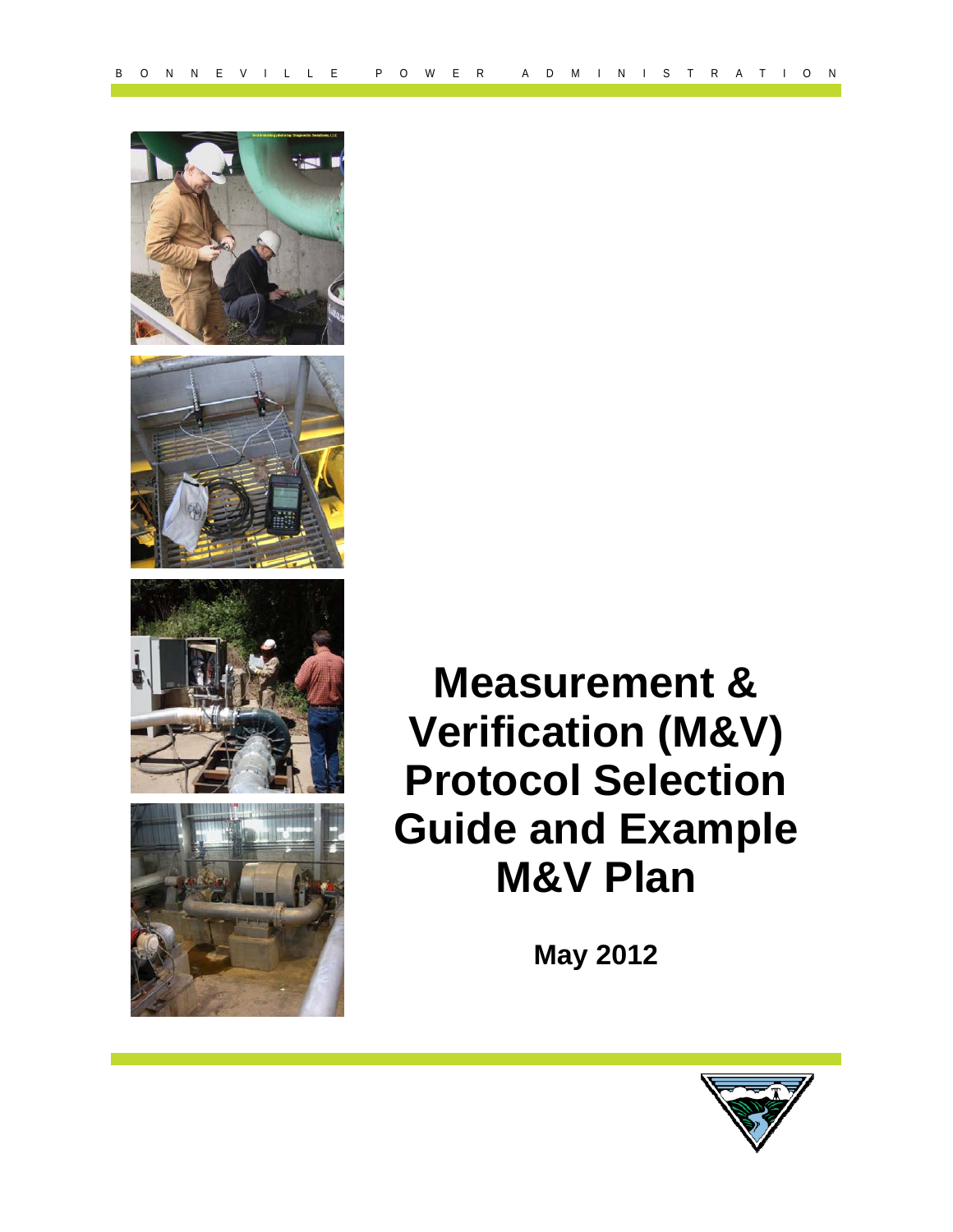## **Measurement & Verification (M&V) Protocol Selection Guide and Example M&V Plan**

**Version 1.0** 

**May 2012** 

#### **Prepared for**

**Bonneville Power Administration** 

**Prepared by** 

**Research Into Action, Inc.** 

**Quantum Energy Services & Technologies, Inc. (QuEST)** 

**Stetz Consulting, LLC** 

**Kolderup Consulting** 

**Warren Energy Engineering, LLC** 

**Left Fork Energy, Inc.** 

**Schiller Consulting, Inc.** 

**Contract Number 00044680**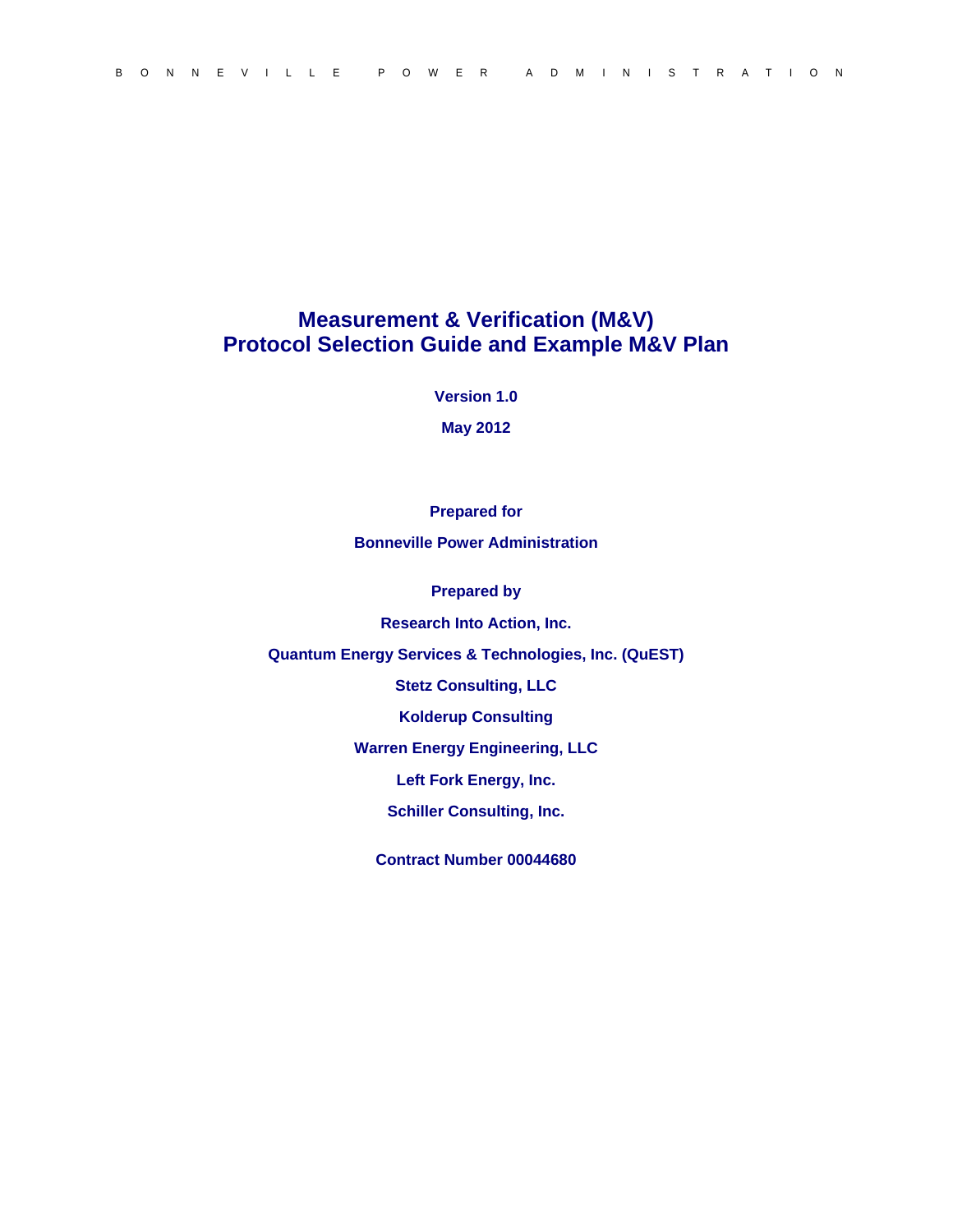# **Table of Contents**

|  | 2.3.1.<br>2.3.2.<br>2.3.3.                                                             |                                                                      |  |
|--|----------------------------------------------------------------------------------------|----------------------------------------------------------------------|--|
|  | 2.4.1.<br>2.4.2.<br>2.4.3.<br>2.4.4.                                                   |                                                                      |  |
|  |                                                                                        |                                                                      |  |
|  | 3.1.1.<br>3.1.2.<br>3.1.3.<br>3.1.4.<br>3.1.5.<br>3.1.6.<br>3.1.7.<br>3.1.8.<br>3.1.9. | 3.1. Example M&V Plan: Automobile Factory Paint Shop Exhaust Fans 16 |  |
|  |                                                                                        |                                                                      |  |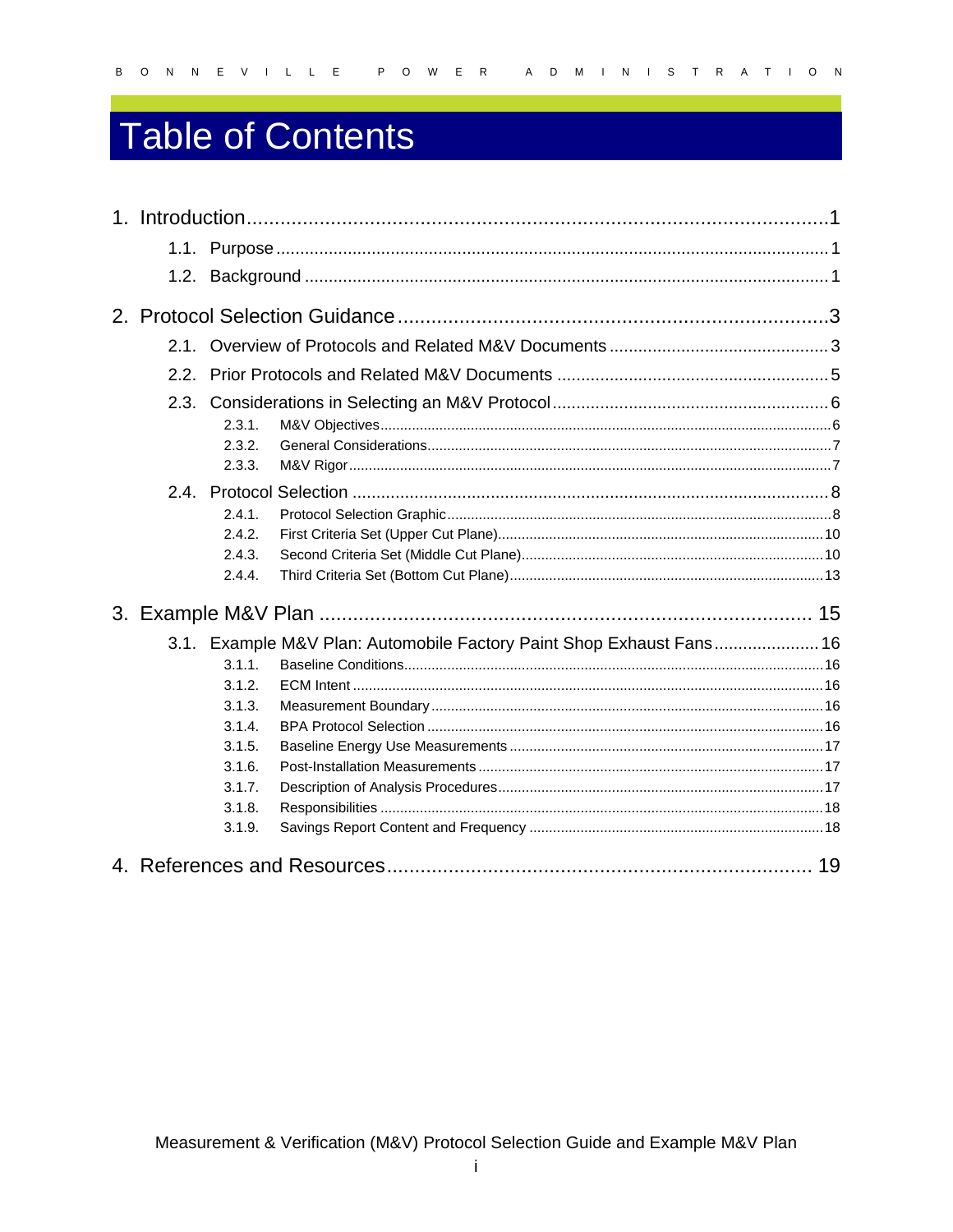| BONNEVILLE POWER ADMINISTRATION |  |  |  |  |  |  |  |  |  |  |  |  |  |  |  |  |  |  |  |  |  |  |  |  |  |
|---------------------------------|--|--|--|--|--|--|--|--|--|--|--|--|--|--|--|--|--|--|--|--|--|--|--|--|--|
|---------------------------------|--|--|--|--|--|--|--|--|--|--|--|--|--|--|--|--|--|--|--|--|--|--|--|--|--|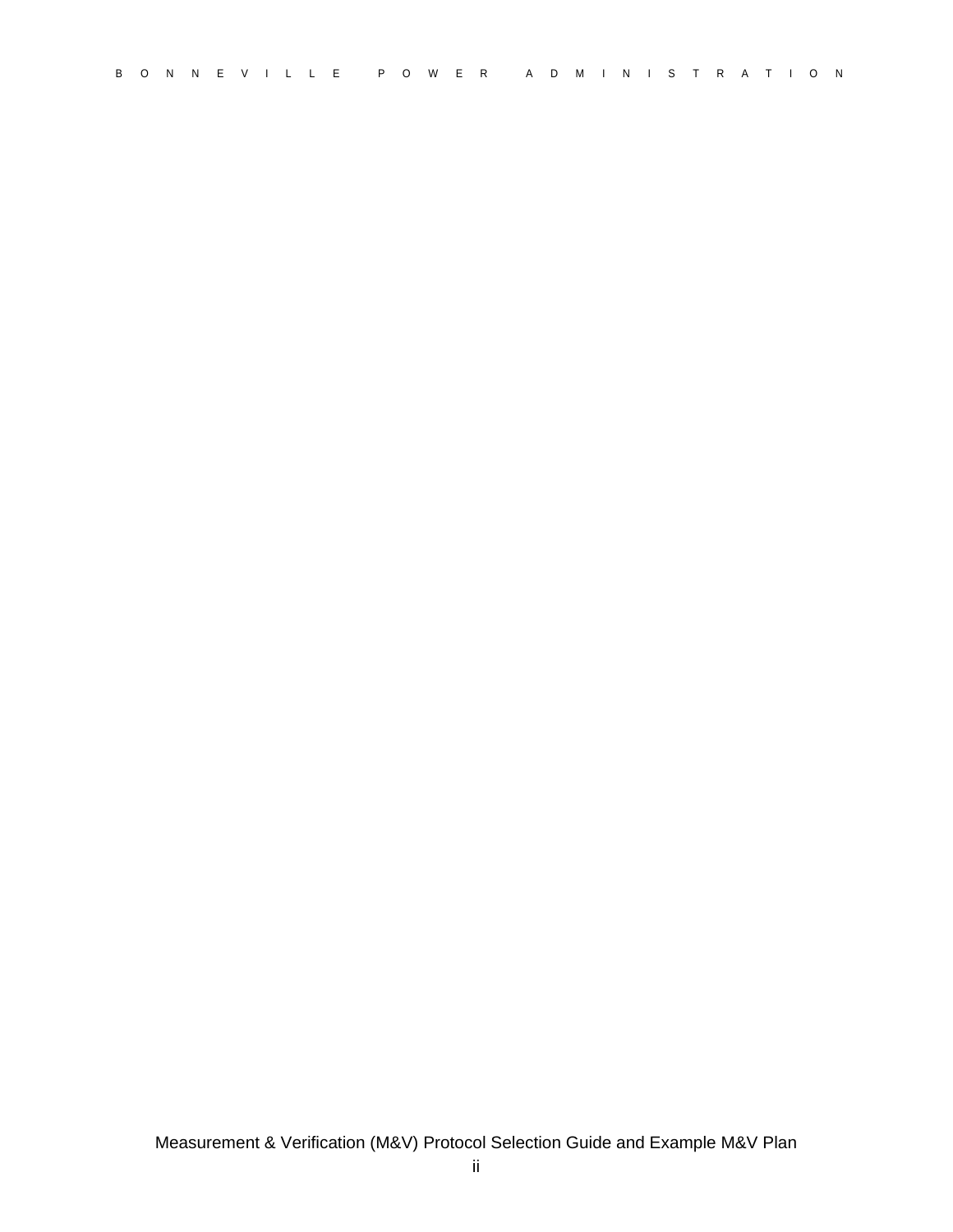# **Introduction**

# 1.1. Purpose

This *Measurement & Verification (M&V) Protocol Selection Guide and Example M&V Plan<sup>1</sup> is* designed to assist in two ways the M&V practitioner charged with estimating site-specific gross energy savings for custom projects. The guide first provides assistance in selecting the appropriate Bonneville Power Authority (BPA) or Regional Technical Forum (RTF) M&V protocol or guidance document, followed by assistance in designing an M&V plan. This *Protocol Selection Guide* is one of many documents produced by BPA to direct M&V activities. It provides the region with an overview of all of BPA's M&V protocols, application guides, and reference guides, and gives direction as to the appropriate guide to use for a given energy efficiency project. It also provides an example M&V plan. The document *Glossary for M&V: Reference Guide* defines terms used in the collection of BPA M&V protocols and guides.

Chapter 2 of this guide presents a framework for selecting the appropriate protocol or guide to use for savings assurance and Chapter 3 presents an example M&V plan. Chapter 4 provides full citations (and web locations, where applicable) of documents referenced in this guide.

# 1.2. Background

In 2009, BPA contracted with a team led by Research Into Action, Inc. to assist the organization in revising the M&V protocols it uses to assure energy savings for the custom projects it accepts from its customer utilities. The team has conducted two phases of research and protocol development under the contract, Number 00044680.

In the first phase, Research Into Action directed a team comprised of:

- Quantum Energy Services & Technologies, Inc. (QuEST), led by David Jump, Ph.D., PE and assisted by William E. Koran, PE**;**
- Left Fork Energy, Inc., the firm of Dakers Gowans, PE;
- Warren Energy Engineering, LLC, the firm of Kevin Warren, PE;
- Schiller Consulting, Inc., the firm of Steven Schiller, PE; and
- Stetz Consulting, LLC, the firm of Mark Stetz, PE.

In the second phase, Research Into Action directed a team comprised of:

■ David Jump, Ph.D., PE, William E. Koran, PE, and David Zankowsky of QuEST;

 $\overline{a}$ 

<sup>1</sup> Hereinafter, *Protocol Selection Guide*.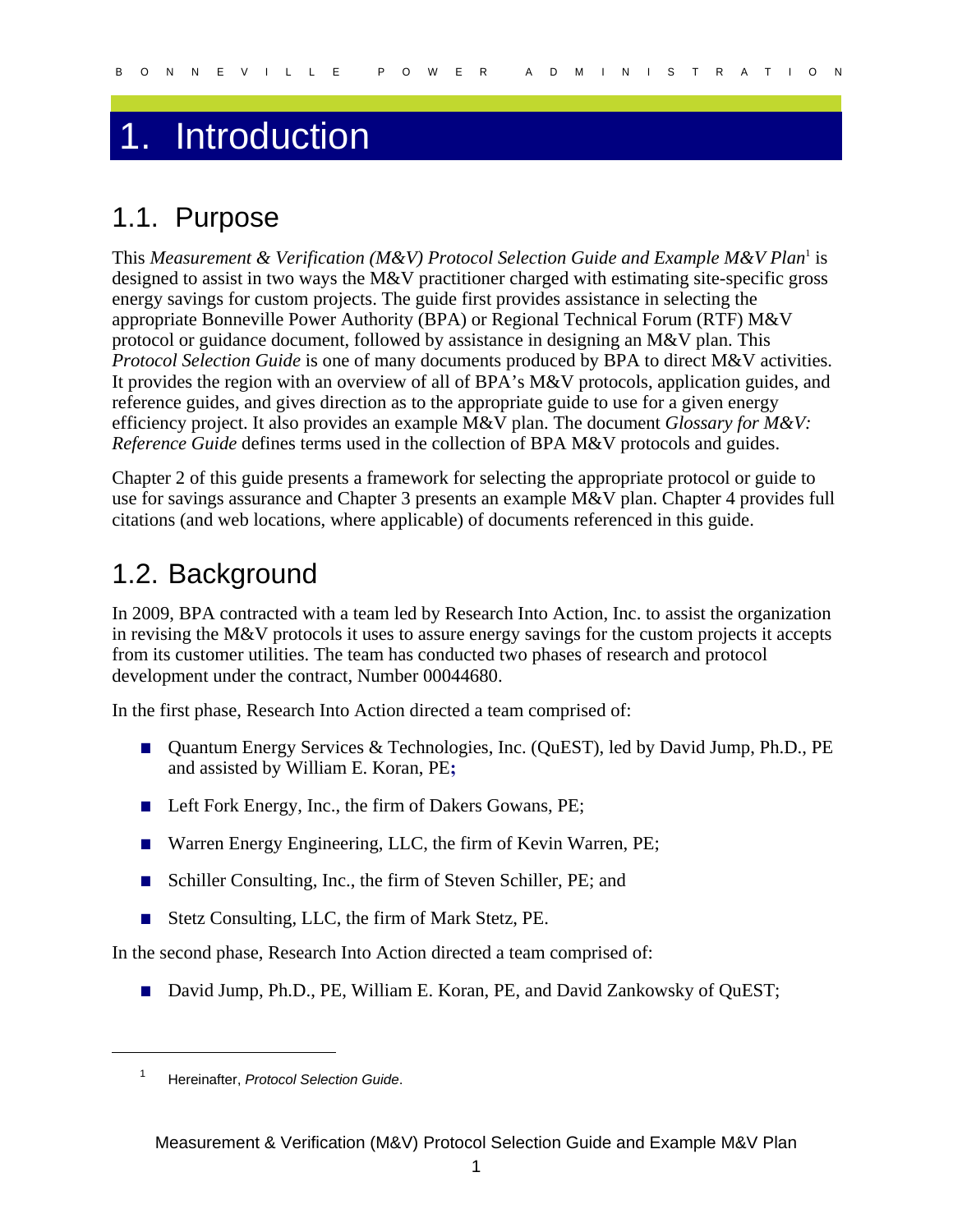- Mark Stetz, PE, CMVP, of Stetz Consulting;
- Erik Kolderup, PE, LEED AP, of Kolderup Consulting; and
- Kevin Warren, PE, of Warren Energy Engineering.

The Research Into Action team was led by Jane S. Peters, Ph.D., and Marjorie McRae, Ph.D. Assisting Drs. Peters and McRae were Robert Scholl, Joe Van Clock, Mersiha Spahic, Anna Kim, Alexandra Dunn, Ph.D., and Kathleen Gygi, Ph.D.

For BPA, Todd Amundson, PE, directed the M&V protocol research and development activities. Mr. Amundson was working under the direction of Ryan Fedie, PE, and was assisted by BPA engineers. Mr. Amundson coordinated this work with protocol development work undertaken by the Regional Technical Forum. In addition, Mr. Amundson obtained feedback from regional stakeholders.

William Koran is the primary author of this *Measurement & Verification (M&V) Protocol Selection Guide and Example M&V Plan*; team members reviewed and provided guidance.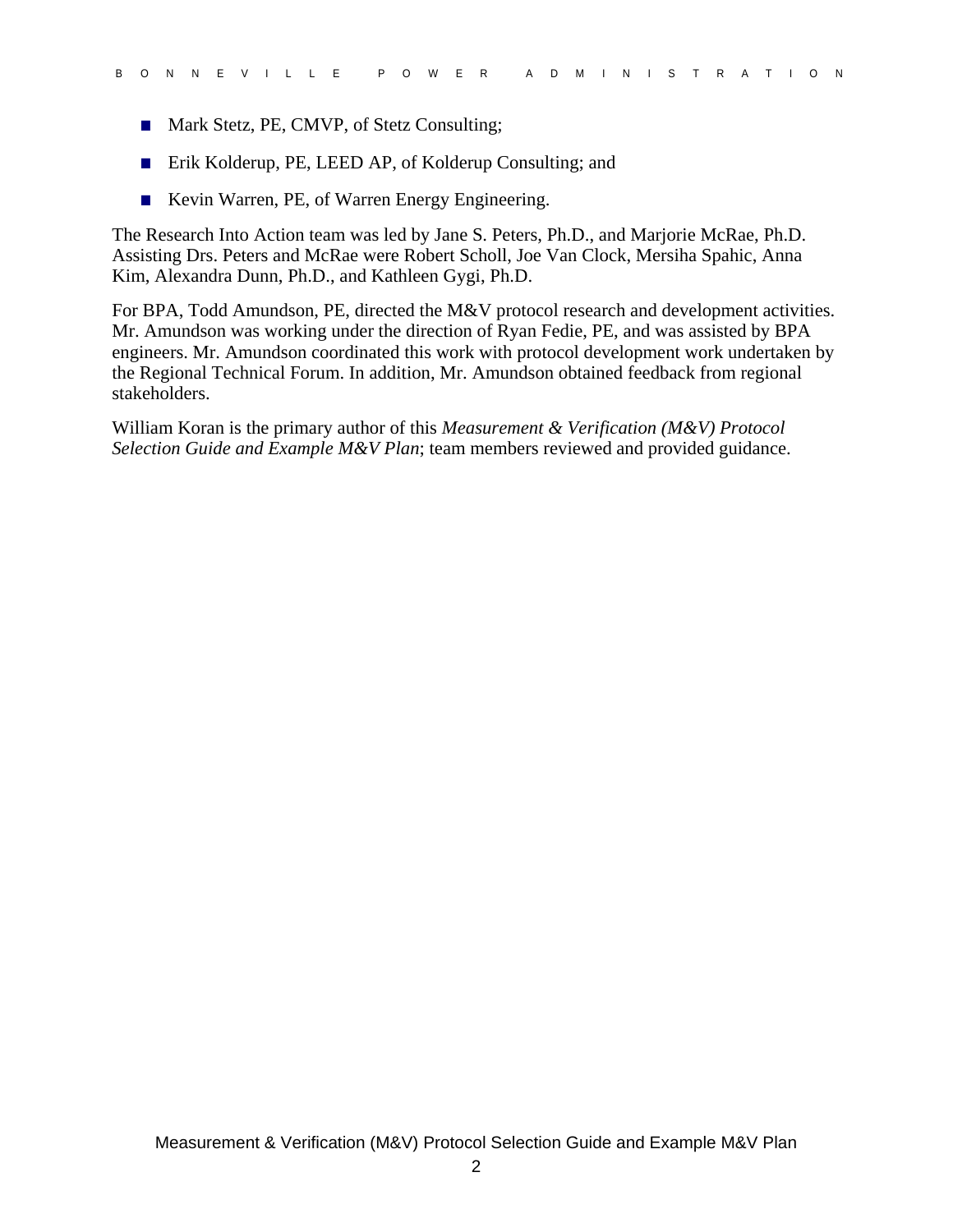# **Protocol Selection Guidance**

This *Protocol Selection Guide* is designed to assist the M&V practitioner charged with estimating site-specific gross energy savings for custom projects with selecting the appropriate BPA or RTF M&V protocol or guidance document. However, there can always be unique project characteristics or concerns identified by BPA or utility staff which, with the professional judgment of those conducting the M&V activities, could result in selection of a different protocol than suggested by the criteria given in this guide.

BPA developed the protocols described in this guide in 2010 and 2011. Concurrently, the RTF developed its *Guidelines for the Development and Maintenance of RTF Savings Estimation*  Methods<sup>2</sup> and embarked on developing the first set of RTF measure-specific savings protocols. To the extent possible, this guide is compatible with the *RTF Guidelines* and with measurespecific savings protocols as developed by the conclusion of the BPA effort.

# 2.1. Overview of Protocols and Related M&V Documents

In addition to this guide, BPA has developed the following documents, organized by type, to assist the M&V practitioner. (The informal name of the document appears in parentheses.) The documents in the first two categories provide guidance for producing M&V plans compatible with the BPA's custom project requirements as specified in its *Energy Efficiency Implementation*  Manual.<sup>3</sup> The latter two categories provide additional resources for the M&V practitioner.

- **Protocols for Producing Comprehensive M&V Plans** 
	- *Verification by Energy Use Indexing Protocol (Energy Use Indexing Protocol)*
	- *Verification by Equipment or End-Use Metering Protocol (End-Use Metering Protocol)*
	- *Verification by Energy Modeling Protocol (Energy Modeling Protocol)*
- **Protocols for Producing Engineering Calculations with Verification Plans** 
	- *Engineering Calculations with Verification Protocol (ECwV Protocol)*
- **Protocol Application Guides** 
	- *Existing Building Commissioning: An M&V Protocol Application Guide (EBCx Application Guide)*
	- *End-Use Metering Absent Baseline Measurement: An M&V Protocol Application Guide (Absent Baseline Application Guide)*

 $\overline{a}$ 

<sup>2</sup> Hereinafter, *RTF Guidelines*.

<sup>3</sup> Hereinafter, *Implementation Manual.*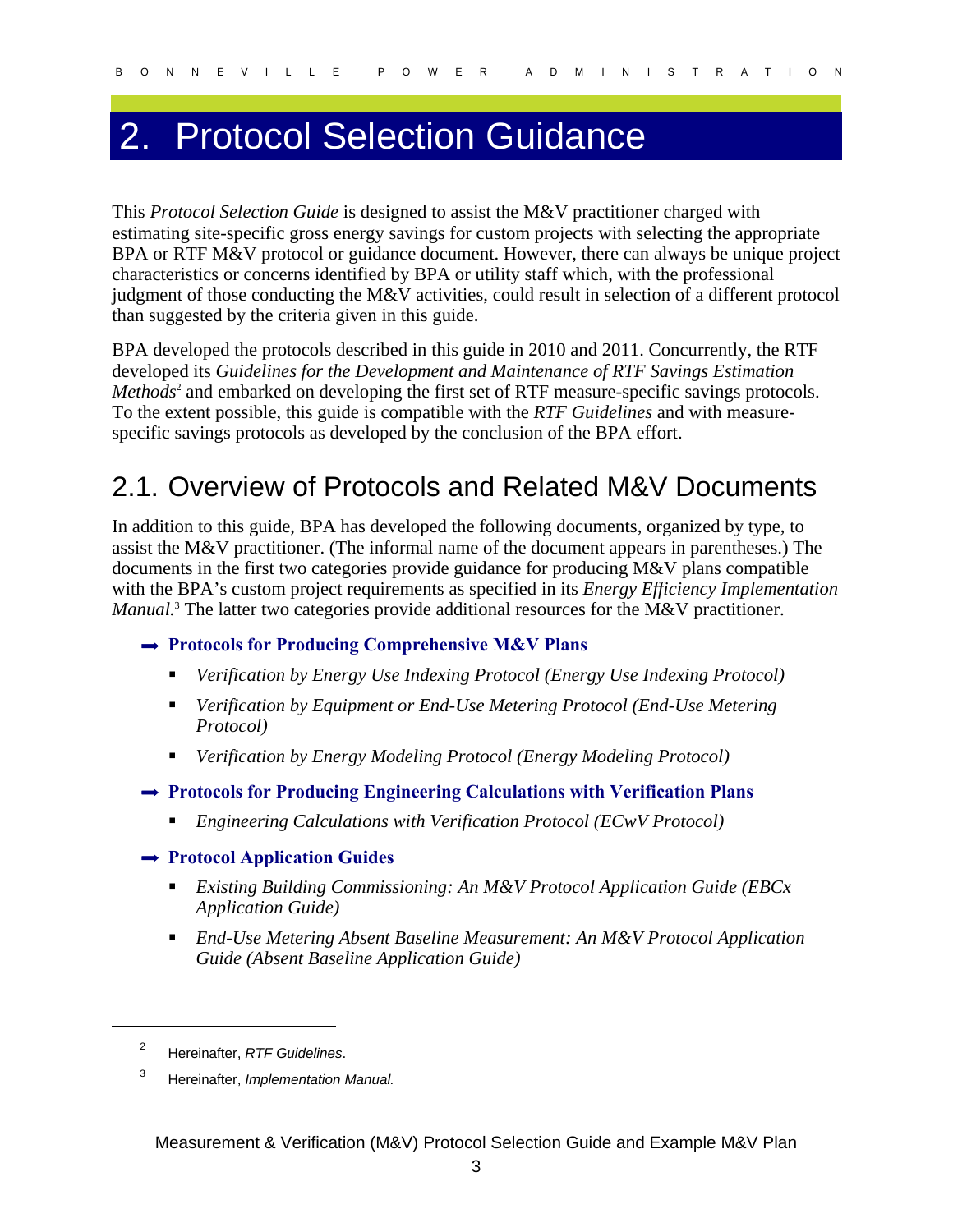- **Reference Guides** 
	- *Sampling for M&V: Reference Guide (Sampling Reference Guide)*
	- *Regression for M&V: Reference Guide (Regression Reference Guide)*
	- *Glossary for M&V: Reference Guide (Glossary)*

Table 2-1 provides a brief description of each protocol and savings assurance guidance document and the types of energy efficiency projects addressed by the documents. The table also indicates which documents describe approaches adherent to the *International Performance Measurement and Verification Protocols* (IPMVP)*.*

| <b>Document Name</b>                                                                             | <b>Description and Applicability</b>                                                                                                                                                                                                                                                                                                                                                                                                                                                                                                                 |
|--------------------------------------------------------------------------------------------------|------------------------------------------------------------------------------------------------------------------------------------------------------------------------------------------------------------------------------------------------------------------------------------------------------------------------------------------------------------------------------------------------------------------------------------------------------------------------------------------------------------------------------------------------------|
|                                                                                                  | <b>RTF Standardized Savings Approaches and Protocols</b>                                                                                                                                                                                                                                                                                                                                                                                                                                                                                             |
| <b>RTF Unit Energy</b><br><b>Savings (UES)</b>                                                   | Measure savings values, included in the RTF Guidelines. The UES apply to installation<br>counts of measures for which the RTF has "deemed" per unit energy savings, cost, and<br>load shape based on program evaluation data and engineering estimates.                                                                                                                                                                                                                                                                                              |
| <b>RTF Calibrated</b><br><b>Engineering</b>                                                      | Energy savings calculators approved by the RTF (in the RTF Guidelines) because they<br>have been calibrated to "individual cases or to the average characteristics and<br>consumption of groups."                                                                                                                                                                                                                                                                                                                                                    |
| <b>RTF Standard</b><br><b>Protocols for Site-</b><br><b>Specific Savings</b><br><b>Estimates</b> | Protocols under development with the potential to be IPMVP-adherent because they<br>are based on pre- and post-installation measurements of energy use. In some cases,<br>where possible and appropriate, the standard protocols may infer pre-installation<br>performance based on post-installation measurements. This is allowed in recognition<br>that it may not always be possible to get sufficient pre-installation data for a valid<br>savings estimate. The protocols are intended to be as rigorous as a fully IPMVP-<br>adherent method. |
|                                                                                                  | BPA Protocols for Producing Engineering Calculations with Verification Plans                                                                                                                                                                                                                                                                                                                                                                                                                                                                         |
| <b>Engineering</b><br><b>Calculations with</b><br><b>Verification</b>                            | Intended for projects with savings less than 200,000 kWh or projects for which other<br>criteria dictate that a fully IPMVP-adherent protocol is not possible or not reasonable.<br>BPA engineering staff retains discretion as to whether a project with annual energy<br>savings over 200,000 kWh may use this protocol and remain consistent with<br>Implementation Plan requirements.                                                                                                                                                            |
|                                                                                                  | <b>BPA Protocols for Producing Comprehensive M&amp;V Plans</b>                                                                                                                                                                                                                                                                                                                                                                                                                                                                                       |
| Verification by<br><b>Equipment or End-</b><br><b>Use Metering</b>                               | Intended for measures that change load or operating hours, or both load and hours.<br>Savings can be large or small. Can handle non-interactive and interactive measures in<br>some circumstances.                                                                                                                                                                                                                                                                                                                                                   |
|                                                                                                  | <b>IPMVP Options A and B</b>                                                                                                                                                                                                                                                                                                                                                                                                                                                                                                                         |
| <b>Verification by Energy</b><br><b>Indexing</b>                                                 | Intended for measures involving equipment whose energy use is impacted by the<br>measure(s) and also by one independent variable (such as production rate) that is not<br>affected by the measure. A simple application of Verification by Energy Modeling.<br>Savings can be large or small, but generally not interactive.                                                                                                                                                                                                                         |
|                                                                                                  | IPMVP Options B and C                                                                                                                                                                                                                                                                                                                                                                                                                                                                                                                                |

#### **Table 2-1: Overview of Protocols and Guidance Documents**

**Continued**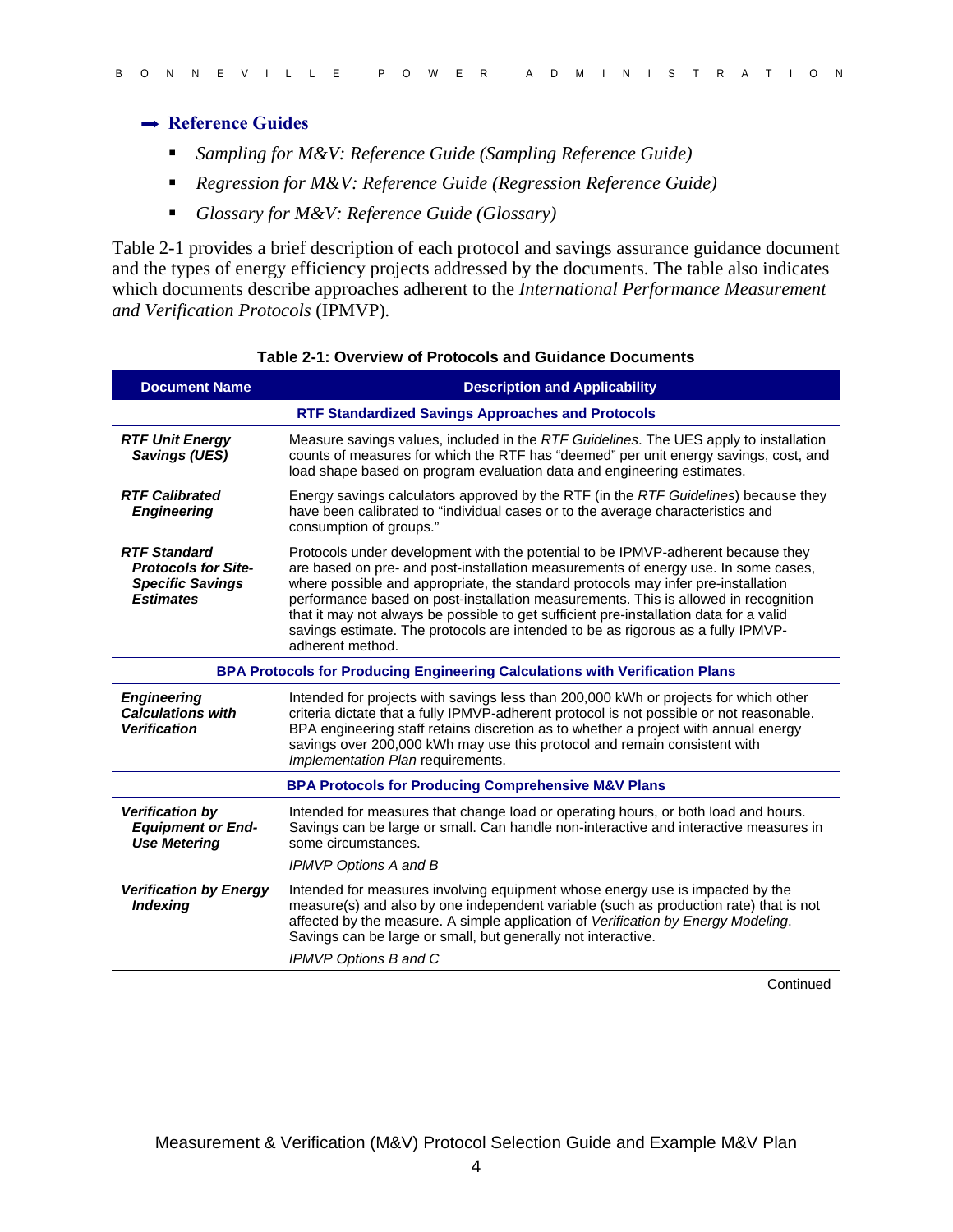| <b>Document Name</b>                                                                                | <b>Description and Applicability</b>                                                                                                                                                                                                                                                                                                                                                                                                                                                                                                           |  |  |  |  |  |  |  |  |
|-----------------------------------------------------------------------------------------------------|------------------------------------------------------------------------------------------------------------------------------------------------------------------------------------------------------------------------------------------------------------------------------------------------------------------------------------------------------------------------------------------------------------------------------------------------------------------------------------------------------------------------------------------------|--|--|--|--|--|--|--|--|
| <b>Verification by Energy</b><br><b>Modeling</b>                                                    | Intended for measures involving equipment whose energy use is impacted by the<br>measure(s) and also by multiple independent variables that are not affected by the<br>measure. Modeling here refers to statistical or other data-driven types of models, rather<br>than engineering models of physical systems. Savings can be large or small.<br>Appropriate for interactions between measures, but the ability to distinguish between<br>savings for each measure is dependent upon the level of sub-metering and the types of<br>measures. |  |  |  |  |  |  |  |  |
|                                                                                                     | IPMVP Options B and C                                                                                                                                                                                                                                                                                                                                                                                                                                                                                                                          |  |  |  |  |  |  |  |  |
| <b>BPA Protocol Application Guides</b>                                                              |                                                                                                                                                                                                                                                                                                                                                                                                                                                                                                                                                |  |  |  |  |  |  |  |  |
| <b>Existing Building</b><br><b>Commissioning</b><br><b>Application Guide</b>                        | Intended for existing buildings with commissioning projects resulting in multiple<br>measures with interactive effects between measures. This is a specific application of<br>Verification by Energy Modeling.                                                                                                                                                                                                                                                                                                                                 |  |  |  |  |  |  |  |  |
|                                                                                                     | <b>IPMVP Options B and C</b>                                                                                                                                                                                                                                                                                                                                                                                                                                                                                                                   |  |  |  |  |  |  |  |  |
| <b>End-Use Metering</b><br><b>Absent Baseline</b><br><b>Measurement</b><br><b>Application Guide</b> | Intended for energy-efficient equipment without a directly-measurable baseline,<br>including newly constructed facilities, major additions to an existing facility, or<br>replacement of failed equipment. This is a specific application of Verification by<br>Equipment or End-Use Metering.                                                                                                                                                                                                                                                 |  |  |  |  |  |  |  |  |
|                                                                                                     | <i>IPMVP Option A – may be Option B</i> if available information is a suitable proxy for<br>needed parameters                                                                                                                                                                                                                                                                                                                                                                                                                                  |  |  |  |  |  |  |  |  |

The BPA protocols, application guides, and reference guides are available at the *BPA M&V Protocol/Guide Regional Stakeholders Group* section of the *Conduit* website at *https://conduitnw.org/Pages/Group.aspx?RID=37* or through BPA.

# 2.2. Prior Protocols and Related M&V Documents

BPA and the RTF were among the first organizations to set forth guidelines for verifying the savings of site-specific custom projects. The standard of *good* and *best* practice has continued to evolve since they developed the following documents (which the current work replaces for custom measures to be compliant with *Implementation Manual* requirements):

- *Site Specific Verification Guidelines*, BPA (Harding, Gordon & Kennedy), May 1992
- *Energy Savings Verification Protocols*, Regional Technical Forum, September 2000
- The *Conservation Resource Comments Database,* Regional Technical Forum

These documents included the protocols listed in Table 2-2 and are superseded by the documents shown in Table 2-1.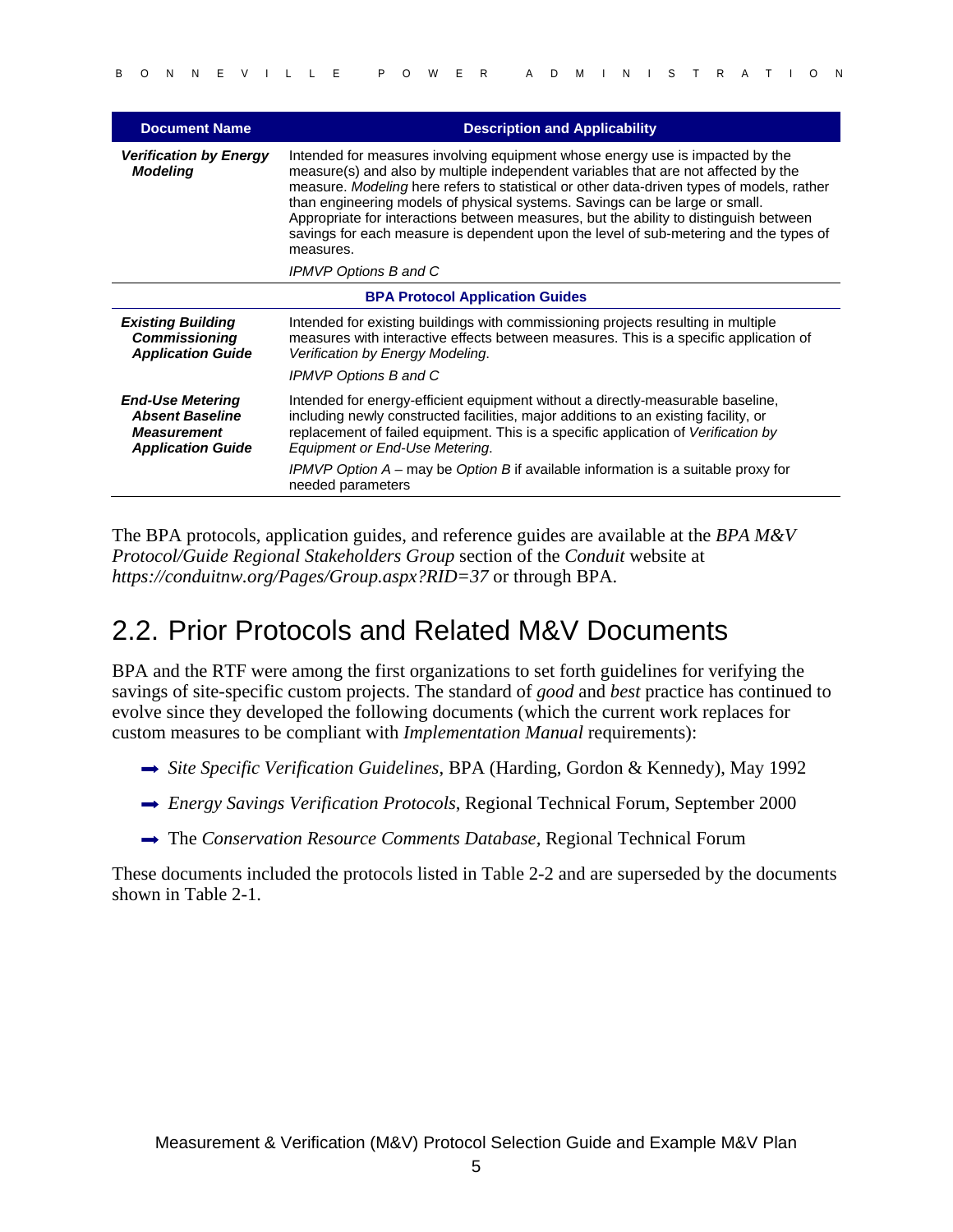| <b>Document Name</b>                                                                      |  |  |  |  |  |  |  |  |
|-------------------------------------------------------------------------------------------|--|--|--|--|--|--|--|--|
| RTF Conservation Resource Comments Database*: Deemed Measures Values                      |  |  |  |  |  |  |  |  |
| RTF Conservation Resource Comments Database: Simplified M&V Measures – Deemed Calculators |  |  |  |  |  |  |  |  |
| <b>BPA Verification by Billing Analysis</b>                                               |  |  |  |  |  |  |  |  |
| <b>BPA Verification by Connected Load Measurement</b>                                     |  |  |  |  |  |  |  |  |
| <b>BPA Verification by Equipment or End-Use Metering</b>                                  |  |  |  |  |  |  |  |  |
| <b>BPA Verification by Energy Indexing</b>                                                |  |  |  |  |  |  |  |  |
| <b>BPA Verification by Hybrid Methods</b>                                                 |  |  |  |  |  |  |  |  |
| <b>RTF Group No. 1</b>                                                                    |  |  |  |  |  |  |  |  |
| <b>RTF Group No. 2</b>                                                                    |  |  |  |  |  |  |  |  |
| <b>RTF Group No. 3</b>                                                                    |  |  |  |  |  |  |  |  |
| <b>RTF Group No. 4</b>                                                                    |  |  |  |  |  |  |  |  |
| <b>RTF Site Specific No. 1</b>                                                            |  |  |  |  |  |  |  |  |
| <b>RTF Site Specific No. 2</b>                                                            |  |  |  |  |  |  |  |  |
| <b>BPA Commissioning</b>                                                                  |  |  |  |  |  |  |  |  |
|                                                                                           |  |  |  |  |  |  |  |  |

**Table 2-2: List of Predecessor Protocols and Guidance Documents** 

\* A product of the RTF, this is a collection of 59 *Excel* workbooks that creates narrowly defined measures, provides stipulated savings values, and in some cases deemed calculators.

# 2.3. Considerations in Selecting an M&V Protocol

As a foundation for the specific protocol selection guidance we provide in the next section, here we discuss basis principles pertinent to determining which protocol is appropriate for a given measure. This section summarizes the objectives of M&V, then discusses general selection criteria, and concludes with a discussion of M&V rigor.

### 2.3.1. M&V Objectives

M&V involves real time and/or retrospective assessments of the performance and implementation of a project. There are two primary principles of M&V:

- $\rightarrow$  To verify that the intended changes to the facility were made, and that those changes have the potential to perform as intended and save energy.
- $\rightarrow$  To measure and document the actual effects of a project (i.e., energy and demand savings) and determine whether it met its ex-ante estimates.

Potential to perform is usually defined as, and based on, whether the right equipment was installed and whether the equipment is operating properly. Actual performance is usually defined as determining the actual savings. For example, if the savings are determined only for the first year of operation, that savings estimate might also be an appropriate estimate of the project's potential to perform in subsequent years.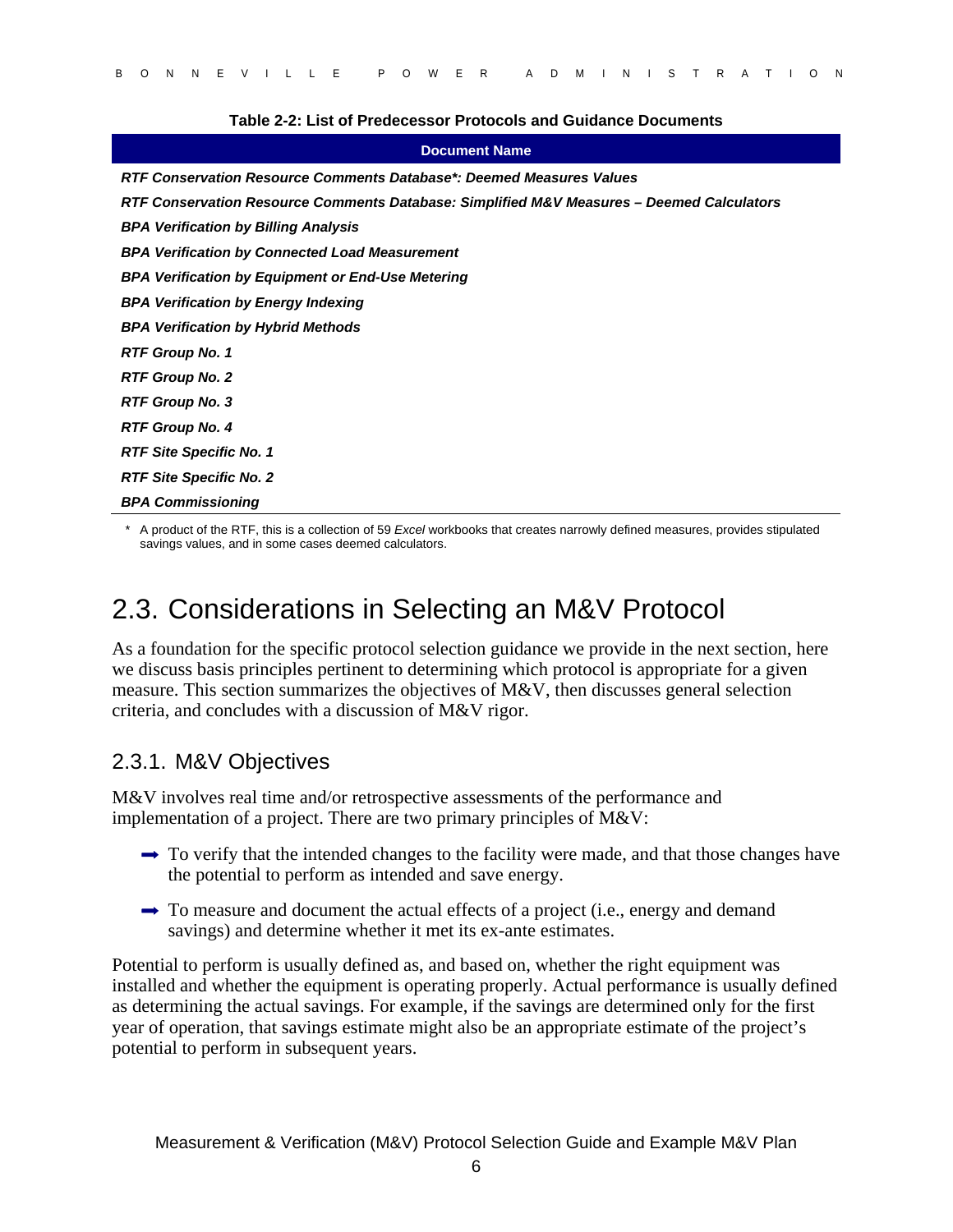These two principles of verifying potential to perform and estimating actual project effects should always guide the decision of which protocol or savings assurance approach to use. All of the BPA protocols require verification. Standard M&V also requires measurement of savings, but cost, safety, and other considerations may lead to a less rigorous approach. Practitioners should understand the degree to which the second principle is important for each project – how much uncertainty is permissible in the savings estimate. This selection guide is intended to assist with making decisions regarding the choice of rigor as part of protocol selection.

### 2.3.2. General Considerations

Perhaps the most difficult issue in conducting measurement and verification (M&V) activities is deciding *how good is good enough*. There is never absolute certainty when determining energy efficiency savings; one is always making an estimate because of the counter-factual circumstances. The *counter-factual* is the energy that would have been used had the measure not been installed.

So, in effect, one is always asking the question: *Actual effects as compared to what*?

For energy efficiency M&V, there are multiple aspects to this question:

- → *To what baseline are you comparing current energy use and is that baseline changing over time?*
- *Are you able to obtain reliable and sufficient pre- and post-installation measurements of energy use and any independent variables to which that energy use is related?*
- → *How does the certainty (or uncertainty) of savings determination compare with other uncertainties or with the total project savings quantity?* This can be described as deciding how much effort M&V warrants compared with the value of the information obtained.

These general questions come down to practical questions for M&V practitioners about which M&V approach (protocol) to use and what level of certainty (accuracy, reliability, etc.) one should achieve. This guide is intended to help address these questions for BPA efficiency projects. Selection criteria based on these questions (described more specifically below) guide the M&V practitioner in selecting which BPA or RTF M&V protocol to apply.

This guide discusses a range of potential selection criteria – more than are included in the flowchart presented in Section 2.4.1 and expounded on in the subsequent sections. The guide discusses additional, potential selection criteria so that all parties involved can be aware of different criteria that might be pertinent to a specific project, and to provide BPA with a list of criteria for consideration in when updating this guide.

# 2.3.3. M&V Rigor

This document describes various levels of rigor for the savings verification. BPA has historically allowed for a less rigorous level of M&V for certain project types. The less rigorous version was generically called *Light M&V*, referring to types of M&V that did not require pre- and postinstallation measurements of energy use. Light M&V typically used engineering calculations of varying degrees of detail. More rigorous M&V was called *standard*, which generally required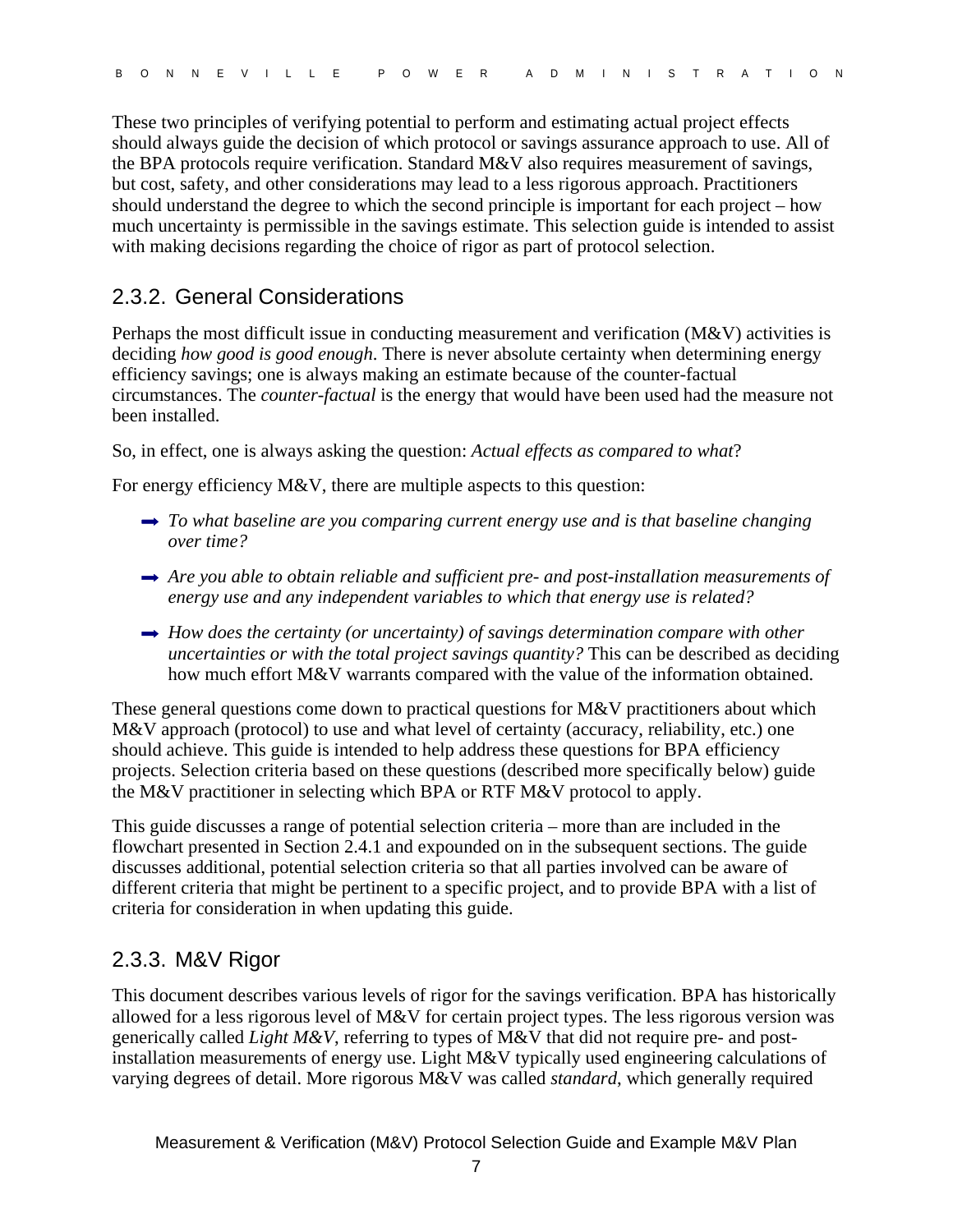direct measurement of pre- and post-installation energy consumption and other significant variables.

Figure 2-1 illustrates a range of M&V efforts and relative rigor for site specific, custom projects. In this diagram, the most rigorous methods, which are IPMVP-adherent, are represented on the left while the least rigorous method – that of using deemed savings estimates – is represented on the right.



As described in Table 2-1, the protocols and guidance documents available for the region range from the most rigorous, IPMVP-adherent approaches, to the least rigorous use of deemed savings. The *Engineering Calculations with Verification Protocol*, which replaces the former Light M&V approach, spans the middle two boxes. The RTF standardized methods – rows two and three of Table 2-1 – generally fit in the left two boxes. The RTF standardized methods, while including deemed values, base savings estimates on prior, rigorous M&V or evaluation, detailed and calibrated calculations, or regionally-approved protocols.

# 2.4. Protocol Selection

### 2.4.1. Protocol Selection Graphic

Figure 2-2 provides a flowchart for protocol selection.

First, note the three regions of the flowchart. The upper portion, above the first cut plane (dotted line) and shown in shades of green, describes measures addressed by the RTF standardized protocols. The middle portion, shown in shades of blue, represents custom measures for which the M&V plan does not require the use of pre-and post-installation energy measurements and instead requires the less rigorous *Engineering Calculations with Verification*. The lower portion of the graphic, below the second cut plane and shown mostly in dark blue, represents custom measures requiring the comprehensive IPMVP-adherent protocols described in Table 2-1.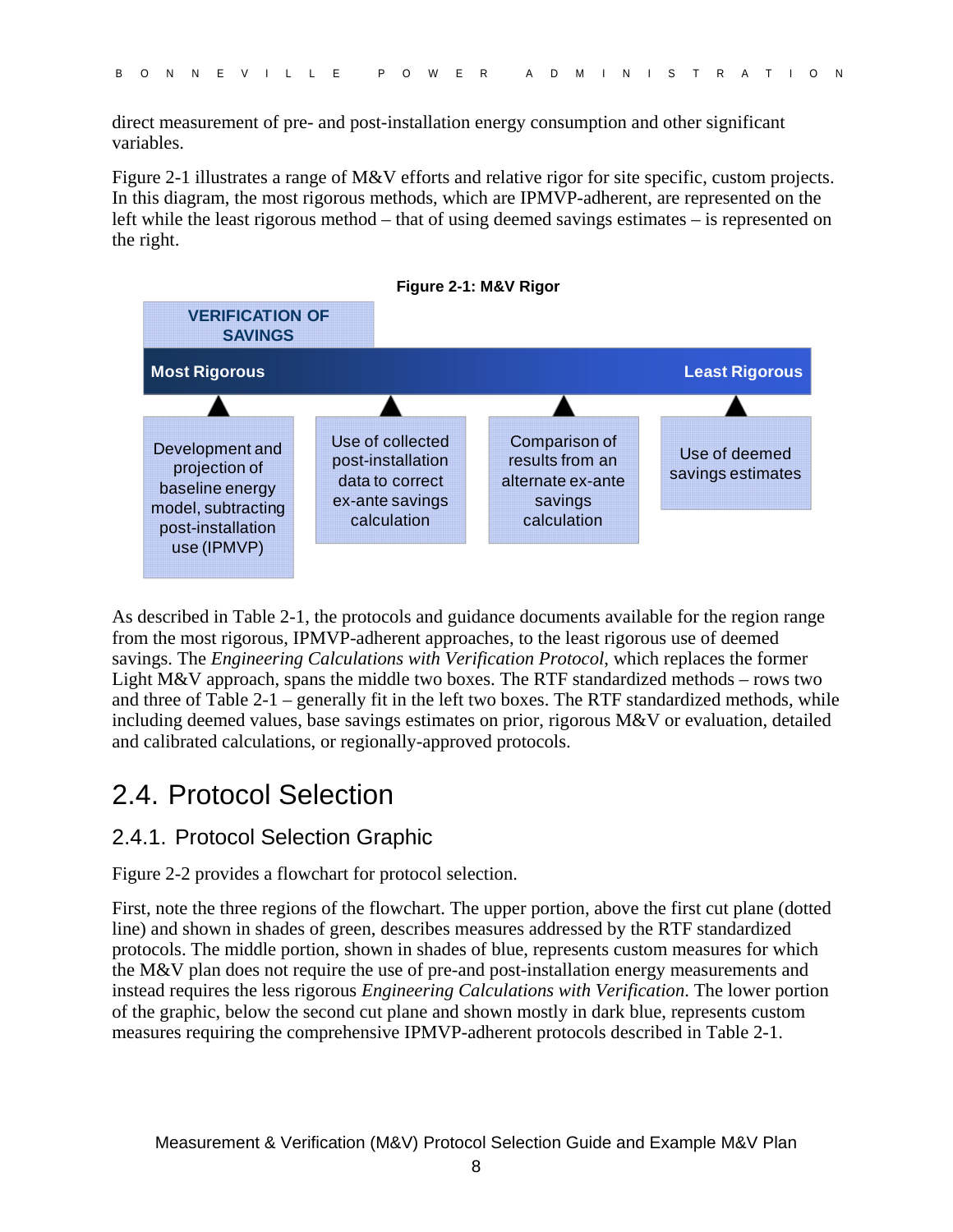

#### **Figure 2-2: Protocol Selection Flowchart**

Measurement & Verification (M&V) Protocol Selection Guide and Example M&V Plan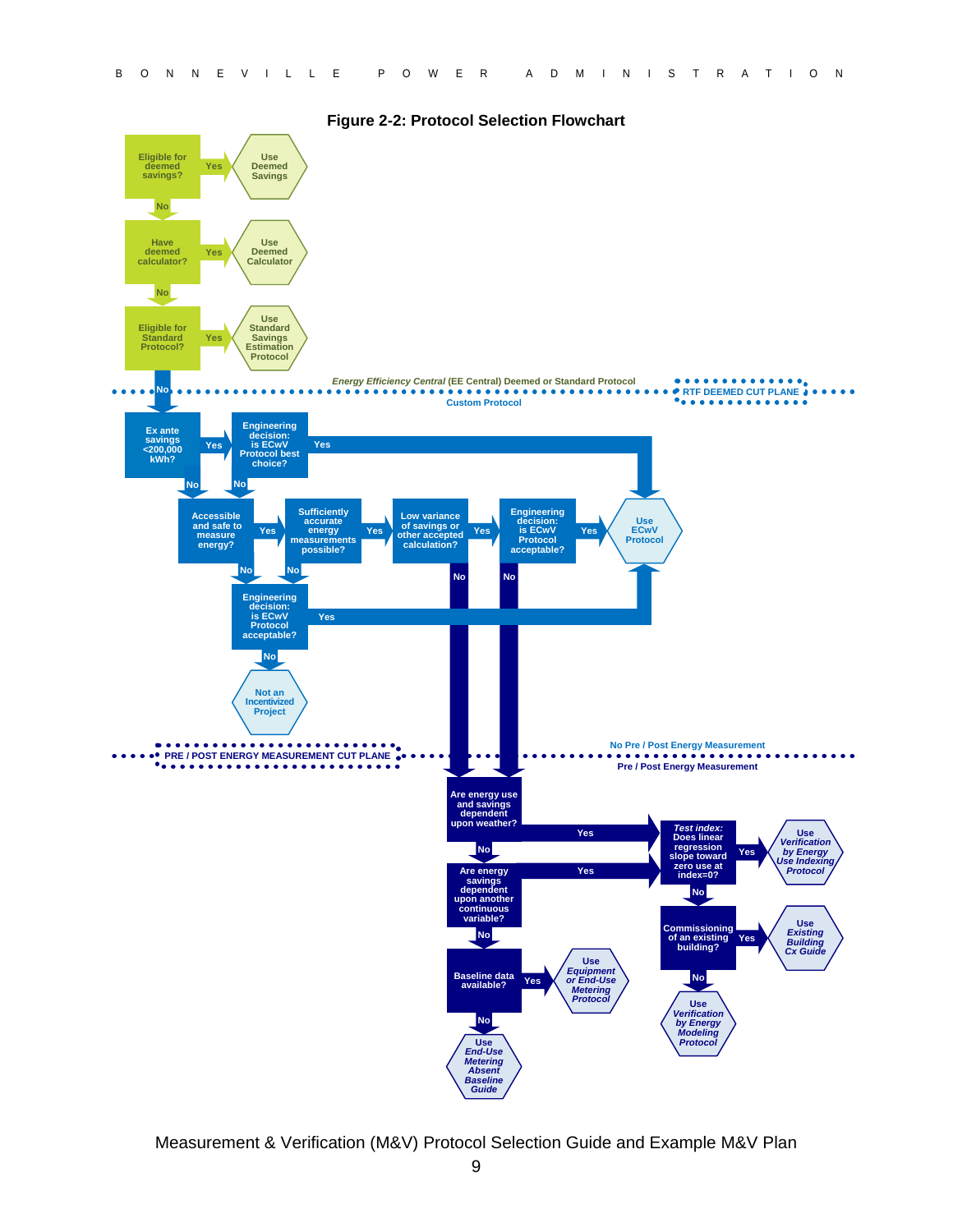# 2.4.2. First Criteria Set (Upper Cut Plane)

The first level of determining the appropriate savings assurance approach (the region above the first cut plane in Figure 2-2) simply considers the project or measure's technology and the type of facility within which it is implemented. The first level of selection addresses the following question:

#### → *Does a regional (RTF) standard approach exist for estimating the project or measure savings?*

This question provides the dividing line between RTF standardized methods and the BPA protocols. The standard approach could be one of the following:

- $\rightarrow$  RTF, BPA deemed savings value (unit energy savings; row 1 in Table 2-1)
- $\rightarrow$  RTF, BPA calibrated engineering approach (UES calculators; row 2 in Table 2-1)
- $\rightarrow$  RTF-approved standard protocols for site-specific savings estimates (row 3 in Table 2-1)

In the *RTF Guidelines*, the first two are included in the description for *Unit Energy Savings* (UES), with standardized M&V calculations being described in the section on *Calibrated Engineering*. The third approach is included in the *RTF Guidelines* as *Standard Protocols for Site-Specific Savings Estimates*, or abbreviated as *standard protocol*.

Since the list of deemed values, calculators, and standard protocols may grow or change over time, this selection guide does not provide specific selection steps with regard to them, just the question as to whether an applicable, specific RTF approach exists.

### 2.4.3. Second Criteria Set (Middle Cut Plane)

Should an applicable, specific RTF approach not exist, then the decision regarding savings assurance approach drops below the first cut plane in Figure 2-2, into the first of two realms of protocols developed by BPA. The M&V practitioner uses a second set of criteria to assess these projects. These criteria are associated with determining the level of effort and rigor required for a particular project, and whether project limitations dictate a particular approach. This is where a determination is made to develop a comprehensive M&V plan, based on pre- and postinstallation measurements of energy use (which drops the practitioner into the third criteria set), or to develop an M&V plan based on engineering calculations with verification (abbreviated in Figure 2-2 as *ECwV*).

The M&V practitioner has the option of preparing for projects with savings under 200,000 kWh annually with an *Engineering Calculations with Verification M&V Plan*. *ECwV* can also be used for projects that meet other requirements, as discussed subsequently and illustrated in Figure 2-2. BPA also gives M&V practitioners discretion to propose an ECwV approach in response to unforeseen circumstances, such as project and incentive timing issues that result in an inability to get sufficient energy measurements for another approach.

Verification is required with all non-deemed approaches, including engineering calculations. Verification corroborates the measure installation and operation, as well as the engineering calculations underpinning the pre-installation savings estimate, but does not include post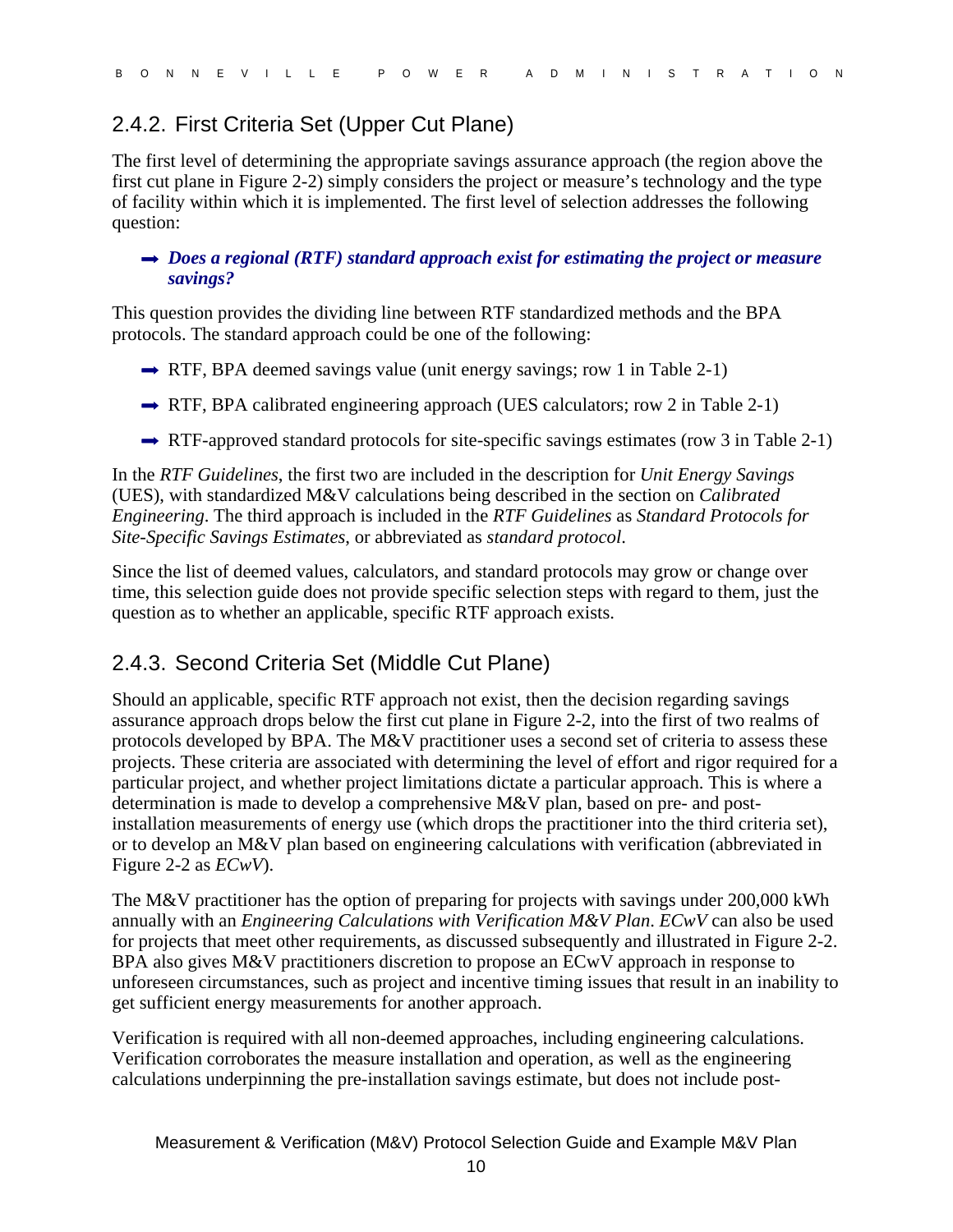installation energy monitoring over time or the independent development of a post-installation savings estimate.

For projects larger than the 200,000 kWh threshold, an appropriate M&V protocol based on preand post-installation energy measurements should be the default choice. The use of *ECwV* for projects over 200,000 kWh is discouraged unless there are clear reasons why a comprehensive M&V protocol should not be used. However, there are reasons, such as safety, that may preclude the use of pre- and post-installation energy measurements. Hence, some projects with anticipated savings over 200,000 kWh annually may use *ECwV* rather than comprehensive M&V.

As shown in Figure 2-2, if the ex ante savings estimate is less than 200,000 kWh annually, then the M&V practitioner can decide, subject to BPA's engineering approval, whether the *Engineering Calculations with Verification Protocol* (*ECwV* in the figure) is acceptable for the project. If the savings are greater than 200,000 kWh, or the analysts initially think engineering calculations are not acceptable, then one proceeds to answer additional questions.

- *Are the needed measurement locations accessible and safe?* 
	- *If no:* the analyst has another chance to decide whether *ECwV* is acceptable.
	- $\blacksquare$ *If yes:*
- *Can sufficiently accurate measurements be made?* 
	- *If no:* again, is *ECwV* acceptable?
	- *If yes:*

#### → *Is there an acceptable existing calculation (not part of the RTF standardized savings), or is it expected that a reliable calculation could be developed such that variance of actual savings relative to the calculation is expected to be low?*

- If no: then the analyst should select one of the protocols using pre- and postinstallation energy measurements, following the process described in the next section.
- $I_f$  *If yes:* then the analyst gets one more chance to decide whether  $ECW$  is acceptable for the project.

If it is not possible or safe to make the required energy measurements, or the measurements cannot be made with sufficient accuracy, and yet *ECwV* is not acceptable for the project, then no M&V can be performed and the project is not eligible for incentives.

The following are a broader list of six, mostly subjective, guidance criteria suggested for selecting whether *ECwV* or a comprehensive M&V protocol that is IPMVP-adherent should be used. This list covers issues beyond just the size of the project to address uncertainty and the value of information obtained, and can be used by M&V staff for further guidance when deciding whether *ECwV* is warranted, acceptable, and, indeed, the best choice for the project.

**→ Regularity of Operating Periods:** Where operating patterns are driven by routine events and the operating periods can be estimated with ease and accuracy, then *ECwV* may be of sufficient accuracy. However, if operating periods vary with irregular requirements, such as weather or plant production effects, care must be taken to measure the operating periods and thus comprehensive M&V is more likely to be appropriate.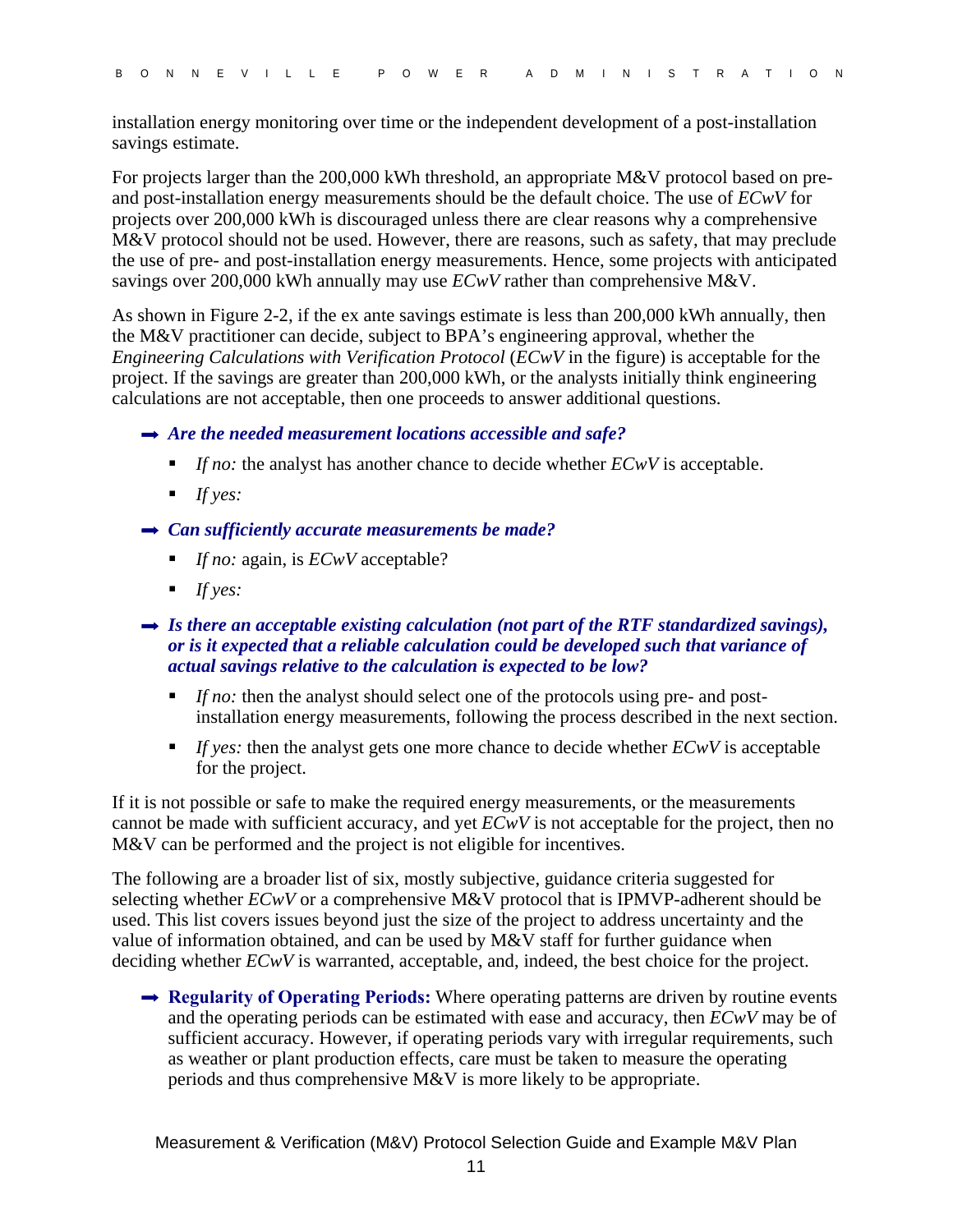- $\rightarrow$  **Savings Persistence:** Where the continuing success of the retrofit is in doubt (e.g., control changes subject to human interaction), it is dangerous to base estimates on onetime observations of performance; thus comprehensive M&V is more likely to be appropriate and the reporting period should be extended.
- → Size of Savings Relative to Utility Meter Total Use: Where expected savings are very small (less than 5% to 10%) as compared to total usage recorded on a meter, sub-meters may need to be added so that savings can be identified with reasonable precision. This can make the cost of an IPMVP-adherent approach too great, and thus *ECwV* may be more appropriate. (Fortunately, the cost of metering is declining and sub-metering is increasingly used to assist with daily facility operations, making sub-metering data more available for M&V.)
- **→ Complexity of Measure Interactions with Other Measures:** *ECwV* **is appropriate with** single measures or multiple measures at a facility where they do not interact in terms of their energy use. If there are multiple measures in the facility with complex interactions that cannot be accounted for through simple estimates of individual measure performance, then comprehensive M&V should be used, with more detailed measurements and analyses.
- → **Opportunity for Lessons Learned:** If there are characteristics about this measure or participant sponsor (e.g., there are or may be many similar measures or applications) that make it important to have a reliable estimate of savings for use in other projects, then comprehensive M&V is likely more appropriate.

There are other criteria that could be used, but they are either less important than the criteria in Figure 2-2 or are broadly covered by the above criteria. These criteria and their implications include:

- **→ Consideration of energy (kWh) versus demand savings (kW)** demand savings may be harder, or easier, to estimate with engineering calculations than with comprehensive M&V
- **Certainty of ex-ante technical results (and user or participant impact on results)** the less certainty, the greater the need for comprehensive M&V
- **Expected measure persistence after installation** the less likely persistence, the greater the need for comprehensive M&V
- **→ Type of measure; increasing levels of complexity** the greater the complexity, the greater the need for comprehensive M&V
- $\rightarrow$  **Equipment change only** *ECwV* may suffice
- $\rightarrow$  **Operational change only** *ECwV* may suffice
- **→ Equipment and operational change** comprehensive M&V likely needed
- → **Number of measures affecting the same electric utility meter** are there interactive effects and are estimates of individual measure savings needed; interactive effects

Measurement & Verification (M&V) Protocol Selection Guide and Example M&V Plan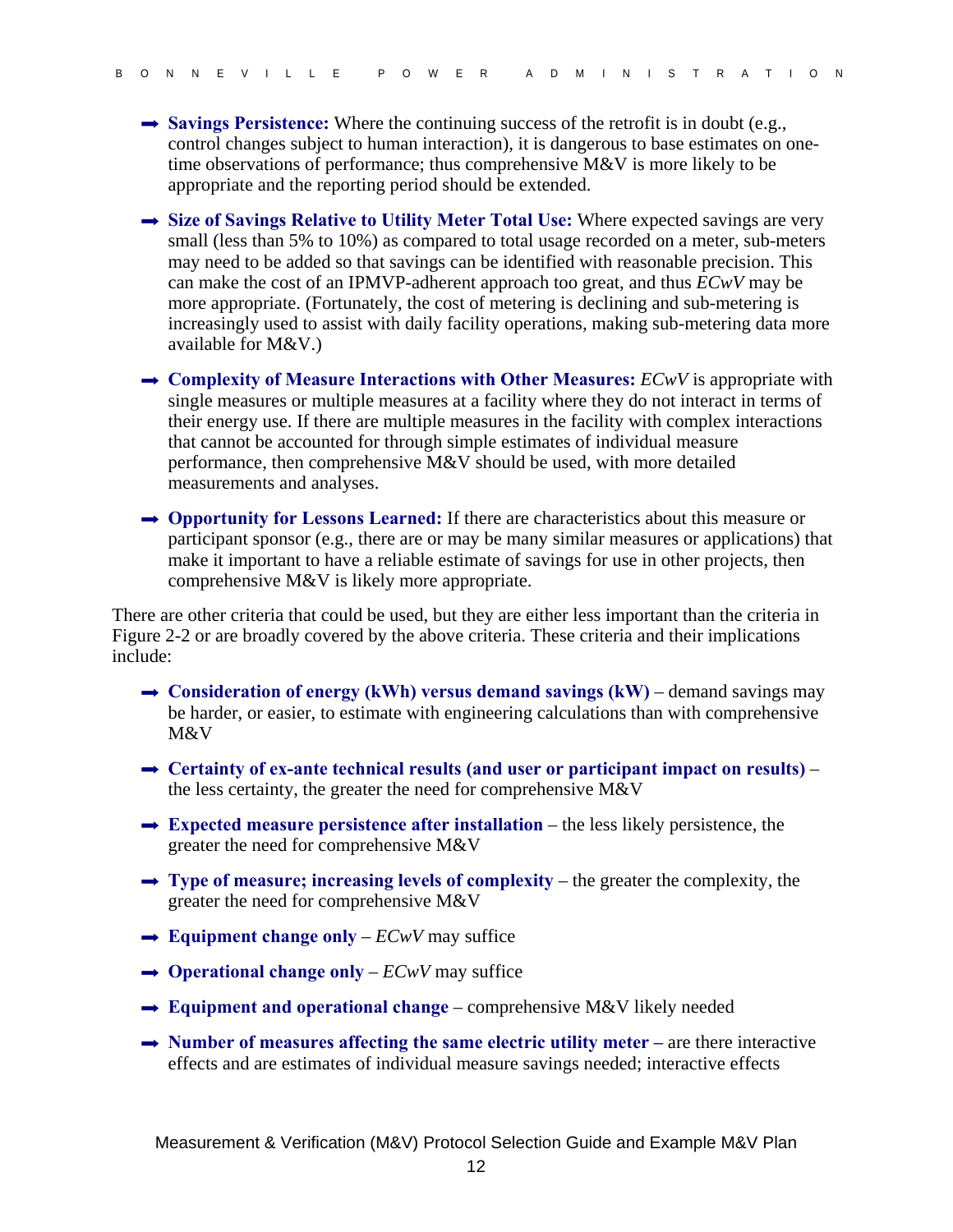necessitate comprehensive M&V; the ability to estimate individual measure savings differs among the protocols

→ **Signal to noise issues** – how large the savings are compared to baseline or project energy use; whether process loads being retrofitted can be isolated by meter; whether metered data correlates well with available independent variable data; appropriate protocol varies with the specific circumstances

# 2.4.4. Third Criteria Set (Bottom Cut Plane)

If pre- and post-installation measurements can be safely and successfully made, then the M&V practitioner can use one of the BPA comprehensive protocols. For projects with savings over 200,000 kWh where there is no applicable RTF standardized approach, a BPA comprehensive protocol should be the default choice, with *ECwV* chosen only if there are compelling reasons persuasive to a BPA energy efficiency engineer.

The first decision box below the *Pre/Post Energy Measurement Cut Plane* in Figure 2-2 asks:

- *Are energy use and savings dependent upon weather?* 
	- *If yes:* a data-driven model approach should be selected.
	- $\blacksquare$  *If no:*

 $\overline{a}$ 

- *Are energy savings dependent upon another continuous variable?* 
	- *If yes:* a data-driven model approach should be selected.
	- *If no:* see the next arrow below.

There are three BPA protocols associated with data-driven models: *Energy Modeling*, *Energy Use Indexing*, and the *EBCx* (*Existing Building Commissioning) Application Guide*. Recall that data-driven refers to statistical models, rather than engineering models of physical systems.

If the regression relationship of energy use with the independent variable leads to zero energy use when the value of the independent variable is zero, then the M&V practitioner should use *Energy Use Indexing*. 4

Note that *Energy Indexing* can be used even for relationships with weather by establishing an index using a temperature difference. For example, energy use of cooling equipment (not including ventilation fans) may reach zero at 55º F. An index of Temp-55 (defined as temperature minus 55) could be established and the *Energy Indexing Protocol* used. In most cases, it is probably clearer to use the full *Energy Modeling Protocol*, but an indexing approach may be simpler and appropriate for some applications.

If the regression relationship does not slope toward zero, then the next question asks:

*Is the project the commissioning of an existing building?* 

<sup>4</sup> See *Regression for M&V: Reference Guide*, one of the BPA protocol documents and guides.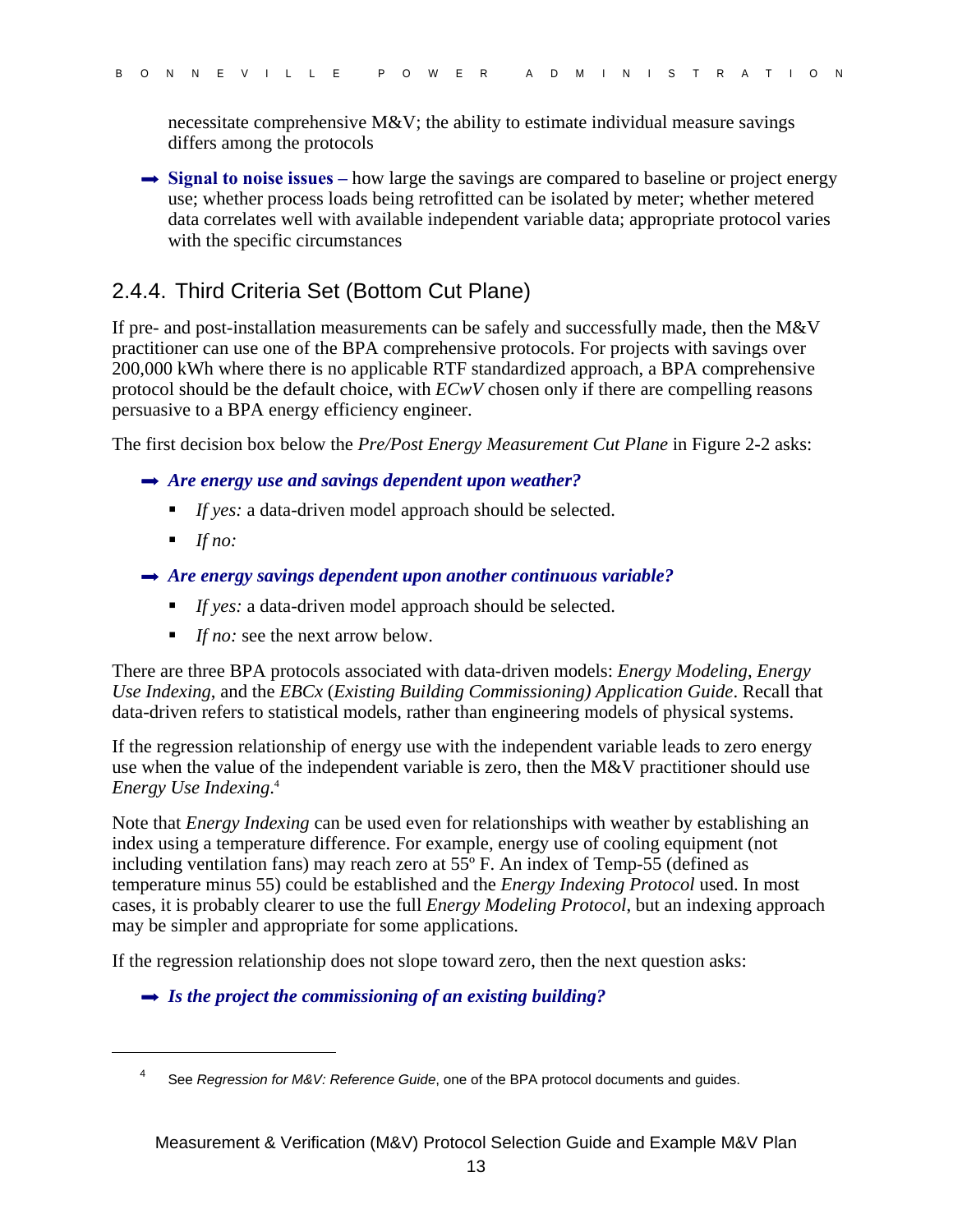- *If yes:* the *EBCx Application Guide* should be used.
- *If no:* use the *Energy Modeling Protocol*, of which the *EBCx Guide* is a specific application.

If answers to the questions regarding dependencies on independent variables are both no: then either *End-Use Metering Protocol* or the *Absent Baseline Application Guide* should be selected. The M&V practitioner should use the *End-Use Metering Protocol* if a measured baseline is available and, obviously, use the *Absent Baseline Application Guide* if the baseline cannot be measured. The *Absent Baseline Application Guide* should thus be used for efficient equipment or systems installed in newly constructed or renovated space.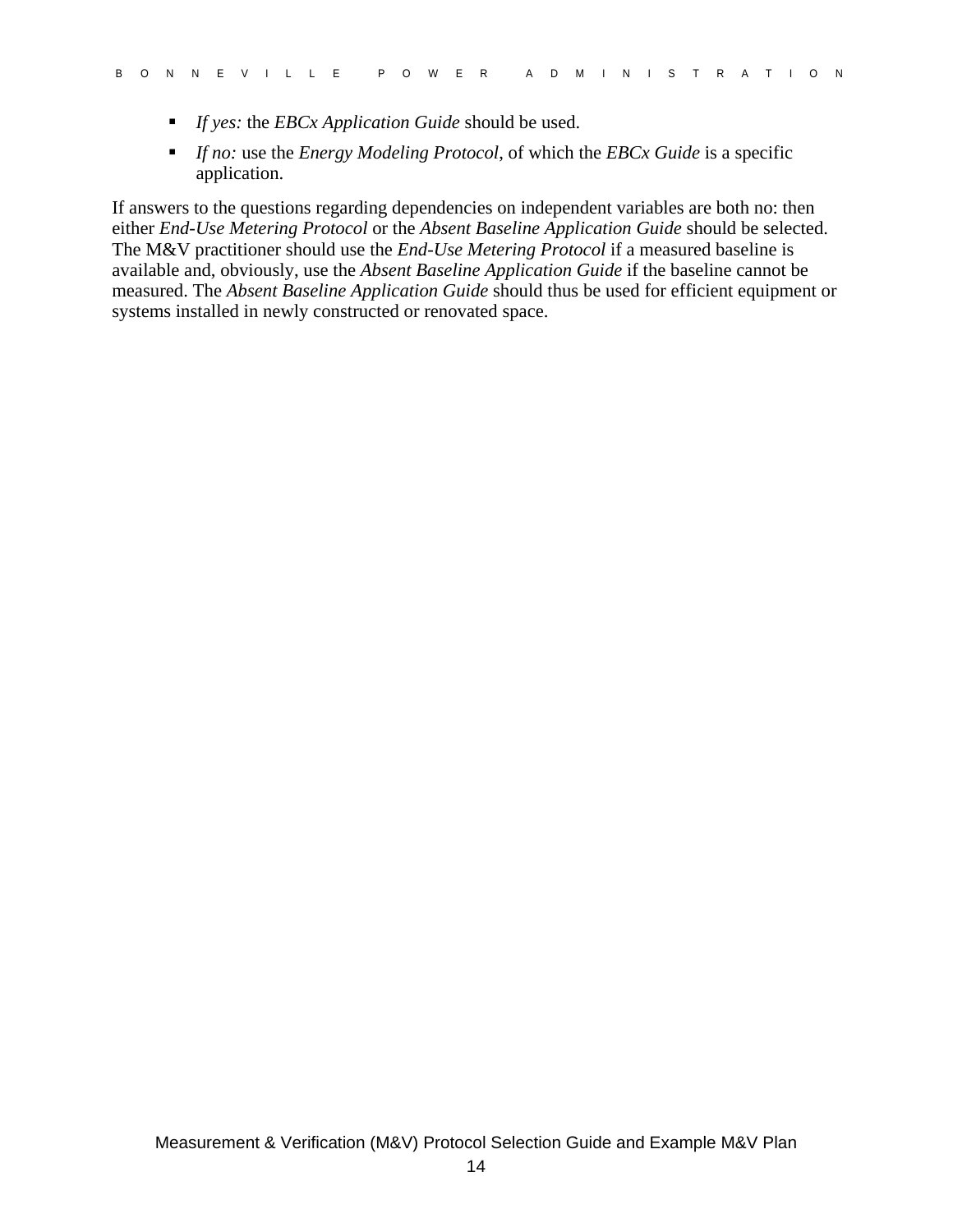# Example M&V Plan

This chapter provides an M&V plan as an illustrative example. The M&V plan is shown in a memorandum format, with sections that describe the key technical approach to verifying savings.

The plan's brief format is intended to facilitate documentation of the key M&V activities and, as such, it is not intended to be an IPMVP-adherent plan (although when using a comprehensive protocol, the M&V procedures themselves are adherent). Of the thirteen topics described by IPMVP and thus constituting an IPMVP-adherent M&V plan, we include nine of them – or slight variations on them – in this example. These nine topics are:

- 1. Baseline Conditions
- 2. ECM Intent
- 3. Measurement Boundary
- 4. Selected BPA Protocol
- 5. Baseline Energy Use Measurements
- 6. Post-Installation Measurements
- 7. Description of Analysis Procedures (including the basis for adjustments)
- 8. Responsibilities of Involved Parties
- 9. Savings Report Contents and Frequency

Planning an M&V project is best done after becoming familiar with the facility where the energy conservation measures (ECMs) will be installed. Required resources, such as energy or equipment monitoring systems (building automation systems or industrial SCADA systems, etc.), may be present and available for use to complete the savings verification analysis. The feasibility of making certain required measurements will be better known following site visits.

Because ECMs are often installed over an extended period of time, M&V plans provide a reminder of what M&V protocol to implement, what activities must be carried out following installations, and how baselines were developed. Personnel assigned to the M&V project may change as well, and the M&V plan facilitates orientation of new project personnel.

This example M&V plan is based on Example #2 in the BPA *End-Use Metering Protocol*.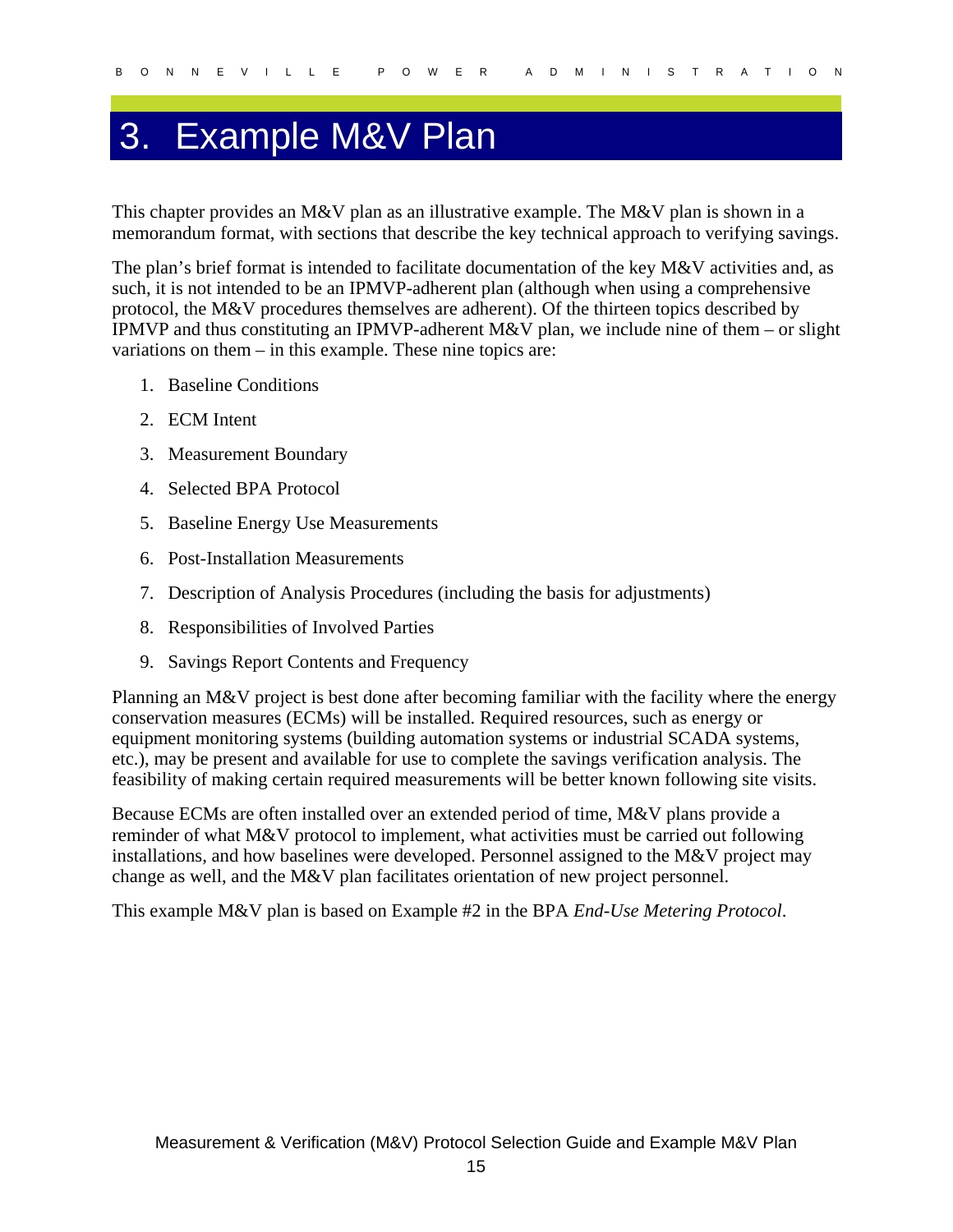# 3.1. Example M&V Plan: Automobile Factory Paint Shop Exhaust Fans

| <b>Assigned Personnel:</b> | Date:                          |
|----------------------------|--------------------------------|
| <b>Facility Name:</b>      |                                |
| <b>ECM Description:</b>    | BPA Protocol: End-Use Metering |

# 3.1.1. Baseline Conditions

Exhaust fans in the paint shop at an automobile factory operated continuously throughout two 8 hour work shifts (6:00 am to midnight) during each work week. There were a total of 4 days of maintenance downtime in the previous year. There were four paint booths within the shop, each with 60-hp constant speed fans.

# 3.1.2. ECM Intent

Controls will be installed in each paint shop to monitor air quality and shut off the exhaust fans when the paint shop is not in use, or when air quality is at acceptable levels. This is expected to reduce the number of fan operation hours significantly. Preliminary estimates indicate over 1,000 hours in reduced run time.

## 3.1.3. Measurement Boundary

The measurement boundary is drawn around each exhaust fan, as shown in Figure 3-1. The exhaust fan motors will not be affected by the planned changes. The only effect of the ECM was to reduce the hours of operation.

# 3.1.4. BPA Protocol Selection

BPA's *End-Use Metering Protocol* will be employed for this project. The *Option A: Key Parameter Measurement M&V Option* will be used. The key parameter is the number of annual operation hours of the



exhaust fans. The exhaust fan power will be estimated based on motor nameplate data and a spot measurement on each fan.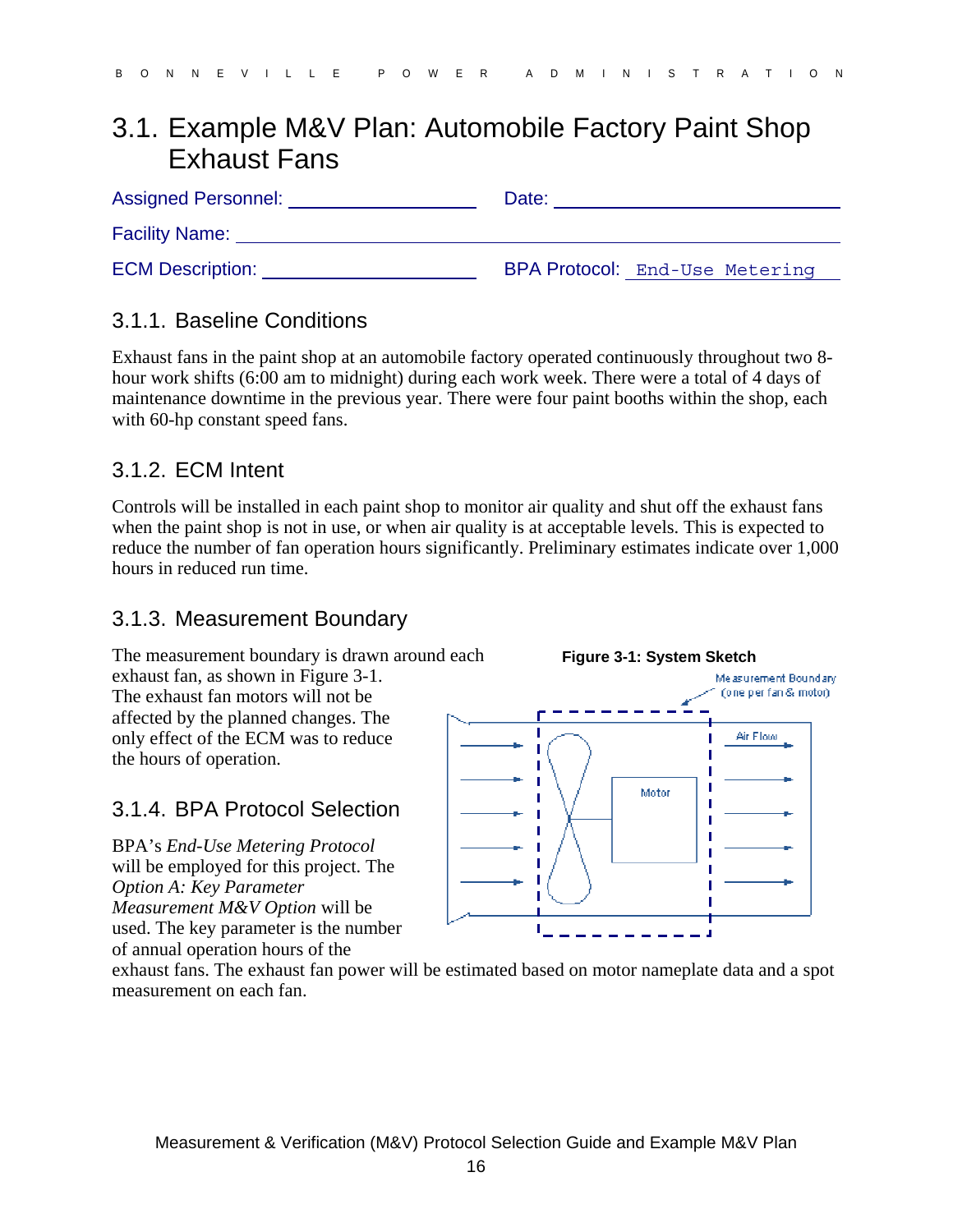## 3.1.5. Baseline Energy Use Measurements

The baseline equipment operates as a constant load timed schedule system (CLTS). The nameplate horsepower rating from each fan motor will be collected; the brake horsepower will be calculated and compared against a spot measurement of each fan's power use when operating, to verify the engineering assumption of each fan's power draw.

The fan operation schedule will be verified using a motor status logger on each of the four fans. Status logging was conducted over a 2-week period to verify that the fans operated continuously over both work shifts each working day.

### 3.1.6. Post-Installation Measurements

After the controls are installed, the equipment is still expected to operate as a constant load. However, the operation schedule will change to a variable schedule system (CLVS) as the exhaust fans cycle on and off as the cars move through the paint shop.

Each fan motor's power use when operating will be verified that it is unchanged, using a spot measurement of fan motor power. The exhaust fan schedule will be monitored by installing motor status loggers on each fan motor for one month duration. In addition, the paint shop logs of cars entering and leaving the shop during the monitoring period will be obtained.

# 3.1.7. Description of Analysis Procedures

Per the *End-Use Metering Protocol*, the characteristic load and schedule category in the baseline and post-installation periods must be named.

- $\rightarrow$  The baseline category is CLTS.
- $\rightarrow$  The controls upgrade only affects hours of operation enabling and operating the exhaust fans only as cars are moved through the paint shop. The post-installation category is CLVS.

The 60-hp fan motors will be measured with one-time spot measurements in the baseline period, while the fan operation hours will be measured over a two-week period using motor status loggers on each exhaust fan.

In the post-installation period, the fans operation hours per car will be determined, based on logging of operation hours over a month in the post-installation period and the number of cars moved through the paint shop in the same time period. The number of cars will be determined from the paint shop logbooks.

Annual energy use will be calculated from Equation 2, from Table 3-2 of the *End-Use Metering Protocol*:

**■ Equation 2:**  $kWh_{saved} = kW_{base} \cdot HRS_{base} - kW_{base} \sum_{i}$  $kWh_{saved} = kW_{\textit{base}} \cdot HRS_{\textit{base}} - kW_{\textit{base}} \sum HRS_{\textit{post,i}}$ 

Potential non-routine adjustments may include: paint shop down time and changes in vehicle paint requirements. In each event, the number of operation hours will be affected. The impact of

Measurement & Verification (M&V) Protocol Selection Guide and Example M&V Plan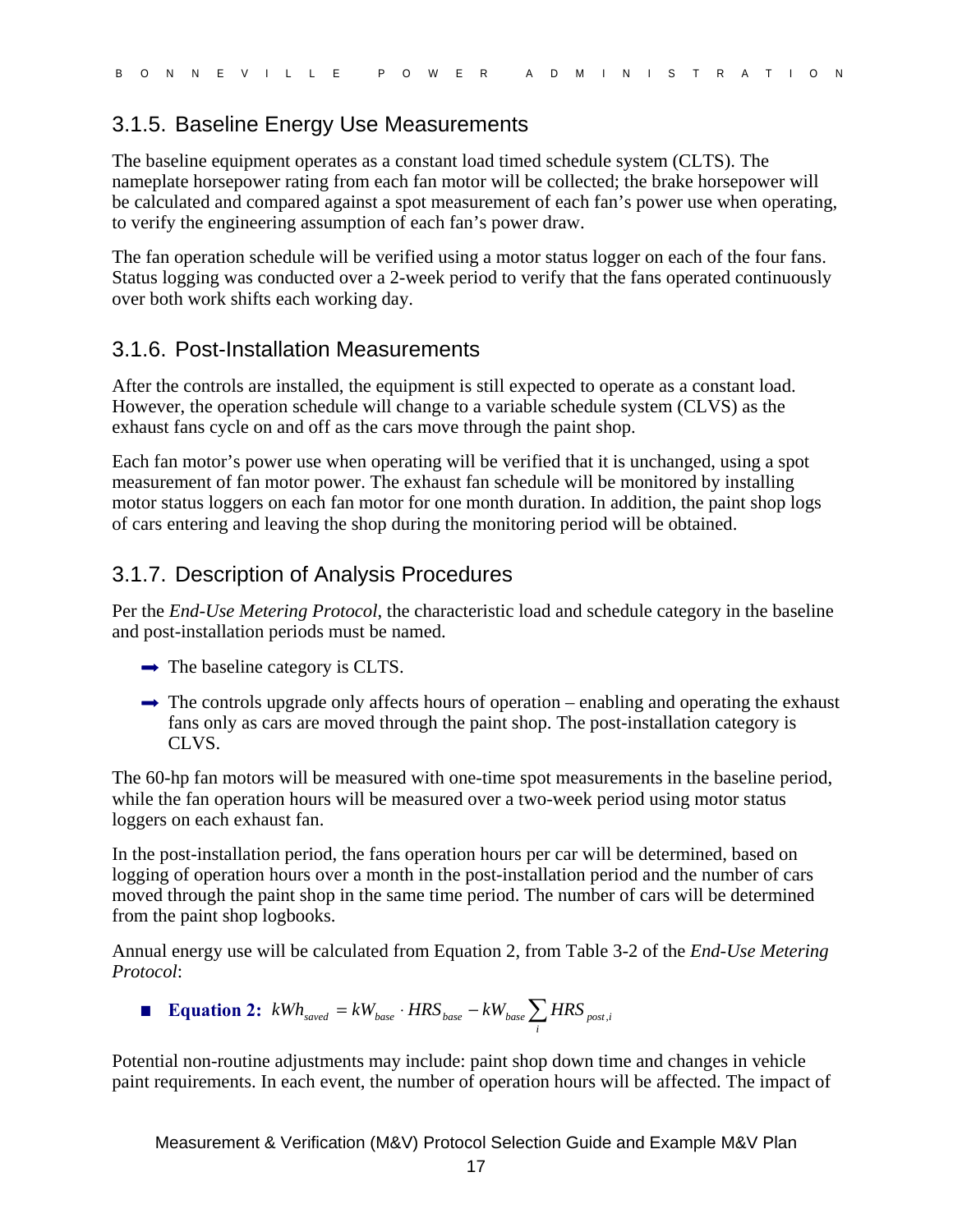|  |  |  |  | B ON N E VILLE POWER AD MINISTRATION |  |  |  |  |  |  |  |  |  |  |  |
|--|--|--|--|--------------------------------------|--|--|--|--|--|--|--|--|--|--|--|
|  |  |  |  |                                      |  |  |  |  |  |  |  |  |  |  |  |

these events on the operation hours will be determined by reinstalling status loggers to determine the impacts.

### 3.1.8. Responsibilities

| Design and Implementation of M&V Plan: | <b>Facility Access/Contact info:</b> |  |  |  |  |  |  |  |  |  |
|----------------------------------------|--------------------------------------|--|--|--|--|--|--|--|--|--|
| Wilson Smith, P.E., XYZ Engineering    | Rex Jones, Chief Engineer            |  |  |  |  |  |  |  |  |  |
| Address:                               | Address:                             |  |  |  |  |  |  |  |  |  |
| Email:                                 | Email:                               |  |  |  |  |  |  |  |  |  |
| Phone:                                 | Phone:                               |  |  |  |  |  |  |  |  |  |
| <b>ECM Project lead:</b>               | <b>Local Utility: Xenith PUD</b>     |  |  |  |  |  |  |  |  |  |
| Jane Doe, CEM, LEED AP                 | Ron Potter, Account Manager          |  |  |  |  |  |  |  |  |  |
| Address:                               | Address:                             |  |  |  |  |  |  |  |  |  |
| Email:                                 | Email:                               |  |  |  |  |  |  |  |  |  |
| <b>Phone:</b>                          | <b>Phone:</b>                        |  |  |  |  |  |  |  |  |  |

# 3.1.9. Savings Report Content and Frequency

One savings report is planned for this project. It will be completed approximately two months after the fan controls have been installed and commissioned to accommodate the one month of motor status logging planned for the post-implementation period.

All data collected will be formatted and provided in a spreadsheet. This includes:

- $\rightarrow$  Baseline period motor status trend logs
- $\rightarrow$  Baseline period spot measurements of motor power
- $\rightarrow$  Post-installation period motor status trend logs
- $\rightarrow$  Post-installation period spot measurements of motor power
- $\rightarrow$  Paint shop logs of number of cars painted over the past year

In addition, the spreadsheet report will provide all calculations and assumptions. Equations used in the spreadsheet will be clearly labeled, and the analysis made straightforward to follow and review.

A short report of the results of the M&V analysis will be provided. This report will summarize the facility equipment that was modified, describe the ECM and its effect on operation hours, provide reference to the M&V Plan, and note any changes. The relevant BPA M&V protocol will be cited and calculations summarized, and savings results clearly labeled.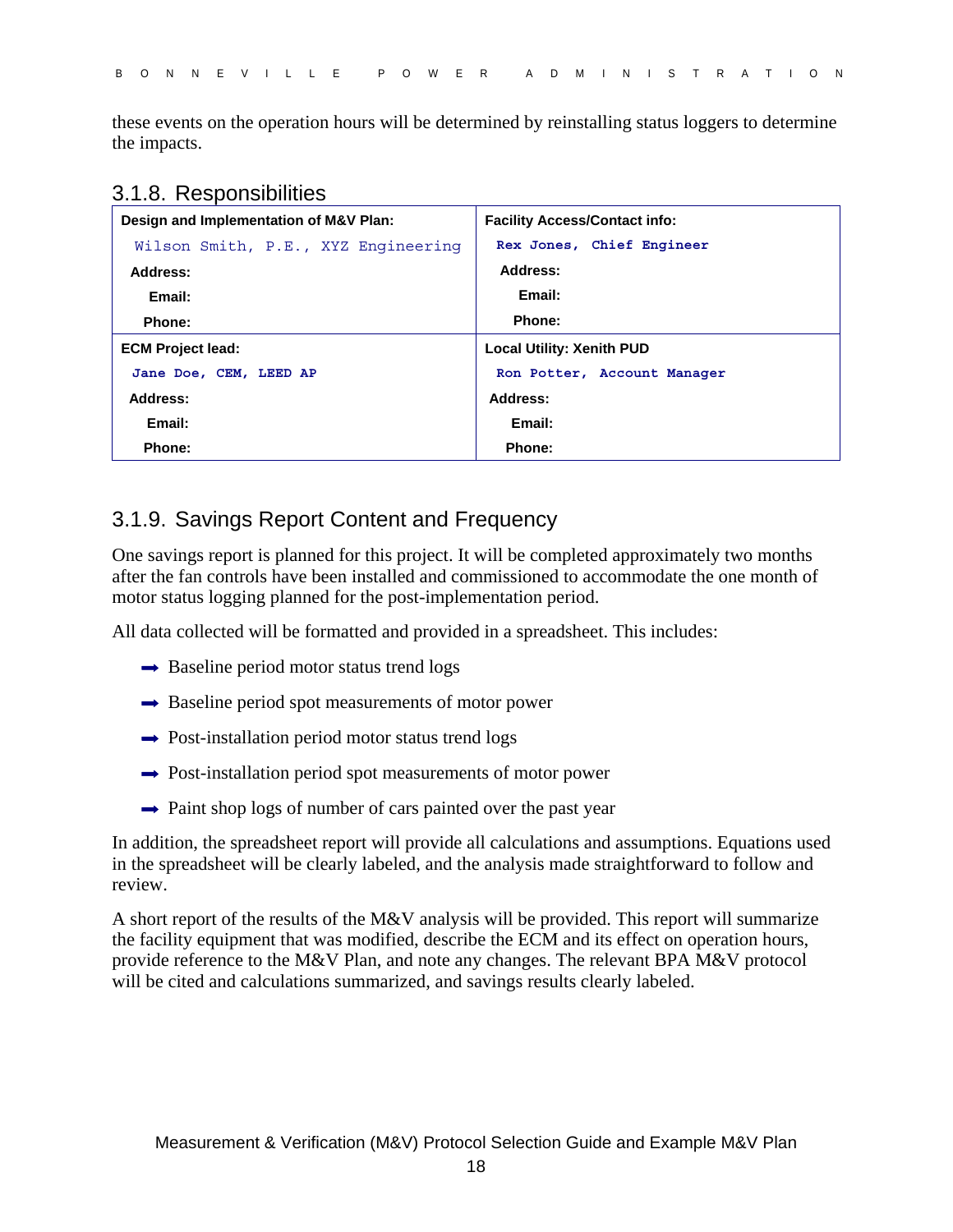# 4. References and Resources

ASHRAE. 2002. *ASHRAE Guideline 14-2002 – Measurement of Energy and Demand Savings*. Atlanta, Ga.: American Society of Heating, Refrigerating and Air-Conditioning Engineers.

Purchase at: *http://www.techstreet.com/cgi-bin/detail?product\_id=1645226*.

BPA. 2011. *Energy Efficiency Implementation Manual*. Portland, Ore.: Bonneville Power Administration.

Available at: *http://www.bpa.gov/energy/n/pdf/FINAL\_April\_2011\_Implementation\_* Manual (updated 8-22-11).pdf.

Harding, S., F. Gordon, and M. Kennedy. 1992. *Site Specific Verification Guidelines*. Portland, Ore.: Bonneville Power Administration.

Available at: *http://www.osti.gov/energycitations/servlets/purl/5171979 iBVWcf/5171979.pdf.*

IPMVP. 2010. *International Performance Measurement and Verification Protocol Volume I: Concepts and Options for Determining Energy and Water Savings*. EVO 10000 – 1:2010. Washington, D.C.: Efficiency Valuation Organization.

Available at: *http://www.evo-world.org/index.php?option=com\_form&form\_id=38*.

Regional Technical Forum. *Conservation Resource Comments Database*. Portland, Ore.: Northwest Power & Conservation Council.

Note, this application was used to develop the 5th Power Plan and is no longer available. For further information see: *http://www.nwcouncil.org/comments/default.asp.*

- Regional Technical Forum. 2011. *Guidelines for the Development and Maintenance of RTF Savings Estimation Method*. Portland, Ore.: Northwest Power & Conservation Council. Available at: *http://www.nwcouncil.org/energy/rtf/subcommittees/deemed/Guidelines% 20for%20RTF%20Savings%20Estimation%20Methods%20(Release%206-1-11).pdf*.
- Regional Technical Forum. 2000. *The Regional Technical Forum's Recommendations to the Bonneville Power Administration Regarding Conservation and Renewable Resources Eligible for the Conservation and Renewable Resources Rate Discount and Related Matters, Appendix P: Energy Savings Verification Protocols Conservation and Renewable Resources Discount*. Portland, Ore.: Northwest Power & Conservation Council.

Available at: *http://www.nwcouncil.org/rtf/crd/recommendations/appendices.htm*.